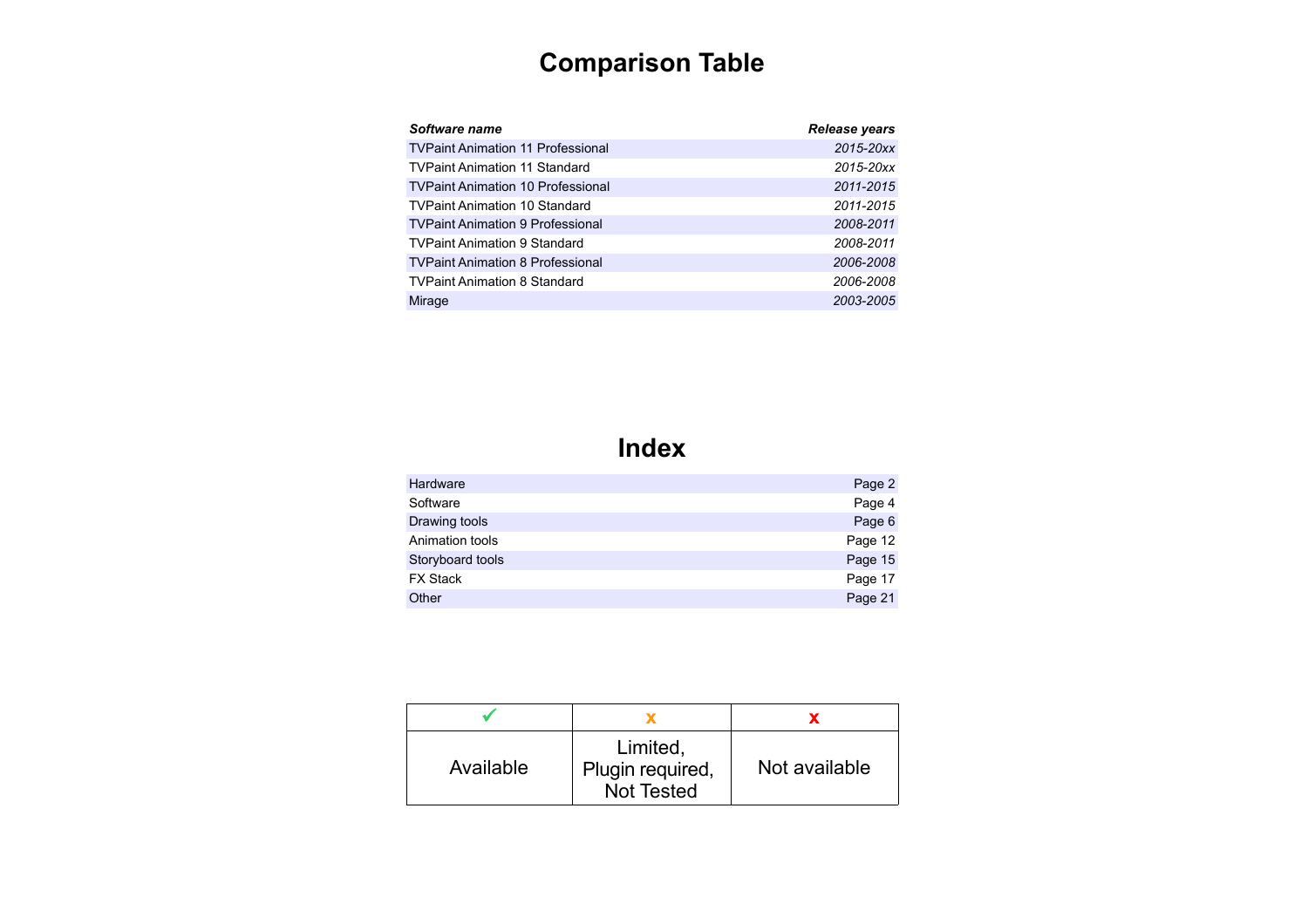#### **Hardware**

| <b>Operating System</b>    | <b>TVPaint 11</b><br>Pro | <b>TVPaint 11</b><br><b>Standard</b> | <b>TVPaint 10</b><br>Pro               | <b>TVPaint 10</b><br><b>Standard</b> | <b>TVPaint 9</b><br>Pro        | <b>TVPaint 9</b><br><b>Standard</b> | <b>TVPaint 8</b><br>Pro        | <b>TVPaint 8</b><br><b>Standard</b> | <b>Mirage</b>                               |
|----------------------------|--------------------------|--------------------------------------|----------------------------------------|--------------------------------------|--------------------------------|-------------------------------------|--------------------------------|-------------------------------------|---------------------------------------------|
| Windows 10                 | ✓                        | ✓                                    | $\mathbf x$                            | $\mathbf x$                          | $\mathbf{x}$                   | $\mathbf x$                         | $\mathbf x$                    | $\boldsymbol{\mathsf{x}}$           | $\mathbf x$                                 |
| Windows 8                  | $\checkmark$             | ✓                                    | $\checkmark$                           | $\checkmark$                         | $\mathbf x$                    | $\mathbf x$                         | $\mathbf x$                    | $\boldsymbol{\mathsf{x}}$           | $\mathbf x$                                 |
| Windows 7                  | ✔                        | ✓                                    | $\checkmark$                           | ✔                                    | ✓                              | ✔                                   | ✔                              | ✔                                   | ✔                                           |
| <b>Winows Vista</b>        | ✔                        | ✓                                    | $\checkmark$                           | $\checkmark$                         | ✔                              | $\checkmark$                        | $\checkmark$                   | ✔                                   | ✓                                           |
| Windows XP                 | $\mathbf{x}$             | $\mathbf{x}$                         | $\pmb{\mathsf{x}}$                     | $\mathbf x$                          | ✔                              | ✔                                   | $\checkmark$                   | $\sqrt{2}$                          | ✔                                           |
| Mac OS 10.10               | ✔                        | $\checkmark$                         | $\mathbf x$                            | $\mathbf x$                          | $\mathbf x$                    | $\mathbf x$                         | $\mathbf x$                    | $\mathbf x$                         | $\boldsymbol{\mathsf{x}}$                   |
| Mac OS 10.9                | ✓                        |                                      | $\checkmark$                           | $\checkmark$                         | $\mathbf x$                    | $\mathbf x$                         | $\boldsymbol{\mathsf{x}}$      | $\mathbf x$                         | $\mathbf x$                                 |
| Mac OS 10.8                | $\checkmark$             |                                      | ✔                                      | $\checkmark$                         | ✔                              | ✔                                   | $\checkmark$                   | $\checkmark$                        | $\mathbf x$                                 |
| Mac OS 10.7                | ✓                        | $\mathcal{L}$                        | $\checkmark$                           | $\checkmark$                         | ✓                              | $\checkmark$                        | $\checkmark$                   | ✓                                   | $\mathbf{x}$                                |
| Mac OS 10.6                | x                        | $\mathbf{x}$                         | $\checkmark$                           | ✔                                    | $\checkmark$                   | ✔                                   | ✓                              | ✔                                   | $\overline{\mathbf{x}}$<br>(not with Intel) |
| Mac OS 10.5                | $\mathbf{x}$             | $\mathbf{x}$                         | $\mathbf x$<br>(32 bits version only)  | ✔                                    | ✓                              | ✔                                   | ✓                              | ✔                                   |                                             |
| Mac OS 10.4                | x                        | $\mathbf{x}$                         | $\mathbf{x}$<br>(32 bits version only) | ✔                                    | ✓                              | ✔                                   | $\checkmark$                   | ✔                                   | ✓                                           |
| Linux Ubuntu 10.04+        | $\checkmark$             | ✓                                    | ✔                                      | $\mathbf{x}$                         | $\checkmark$                   | $\mathbf{x}$                        | $\boldsymbol{\mathsf{x}}$      | $\mathbf x$                         | $\mathbf{x}$                                |
| Linux Debian 6+            | ✔                        |                                      | $\checkmark$                           | $\mathbf x$                          | ✔                              | $\mathbf x$                         | $\mathbf x$                    | $\mathbf x$                         | $\mathbf x$                                 |
| Linux RedHat Entreprise 5+ | ✓                        |                                      | $\checkmark$                           | $\mathbf{x}$                         | ✔                              | $\mathbf x$                         | $\mathbf x$                    | $\mathbf x$                         | $\pmb{\mathsf{x}}$                          |
| Linux Fedora 15+           | ✓                        |                                      | $\checkmark$                           | $\mathbf x$                          | ✔                              | $\mathbf x$                         | $\boldsymbol{\mathsf{x}}$      | x                                   | $\mathbf x$                                 |
| OS 32 bits version         | ✓                        |                                      | $\checkmark$                           | $\checkmark$                         | ✔                              | $\checkmark$                        | $\checkmark$                   | ✔                                   | $\checkmark$                                |
| OS 64 bits version         | ✔                        | (run in 32bits)                      | ✔                                      | $\mathbf x$<br>(run in 32bits)       | $\mathbf x$<br>(run in 32bits) | $\mathbf x$<br>(run in 32bits)      | $\mathbf x$<br>(run in 32bits) | $\mathbf x$<br>(run in 32bits)      | $\overline{\mathbf{x}}$<br>(run in 32bits)  |

| <b>Supported hardware</b> | <b>TVPaint 11</b><br><b>Pro</b> | <b>TVPaint 11</b><br><b>Standard</b> | <b>TVPaint 10</b><br><b>Pro</b> | <b>TVPaint 10</b><br><b>Standard</b> | <b>TVPaint 9</b><br><b>Pro</b> | <b>TVPaint 9</b><br><b>Standard</b> | <b>TVPaint 8</b><br><b>Pro</b> | <b>TVPaint 8</b><br><b>Standard</b> | <b>Mirage</b> |
|---------------------------|---------------------------------|--------------------------------------|---------------------------------|--------------------------------------|--------------------------------|-------------------------------------|--------------------------------|-------------------------------------|---------------|
| Tablet PC                 |                                 |                                      |                                 |                                      |                                |                                     |                                |                                     |               |
| <b>Wacom Tablets</b>      |                                 |                                      |                                 |                                      |                                |                                     |                                |                                     |               |
| <b>Wacom Companion</b>    |                                 |                                      |                                 |                                      | $\mathbf{v}$                   | w                                   | x                              | x                                   |               |
| Surface Pro Tablets       |                                 |                                      |                                 |                                      |                                |                                     | $\mathbf x$                    | X                                   | $\mathbf x$   |
| Webcams                   |                                 |                                      |                                 |                                      |                                |                                     |                                |                                     |               |
| <b>DV Camcorders</b>      |                                 |                                      |                                 |                                      |                                |                                     |                                |                                     |               |
| <b>HDDV Camcorders</b>    |                                 |                                      |                                 |                                      |                                |                                     |                                |                                     |               |
| MacBook Pro Retina        |                                 |                                      | X                               |                                      |                                |                                     |                                |                                     |               |
| $ 2K - 4K$ screens        |                                 |                                      | x                               |                                      |                                |                                     | $\overline{\phantom{a}}$       | $\overline{\phantom{a}}$            |               |
| Recordex                  |                                 |                                      |                                 |                                      |                                |                                     |                                |                                     |               |

| <b>Supported Video Cards</b> | <b>TVPaint 11</b><br><b>Pro</b> | <b>TVPaint 11</b><br><b>Standard</b> | <b>TVPaint 10</b><br>Pro | <b>TVPaint 10</b><br><b>Standard</b> | <b>TVPaint 9</b><br>Pro | <b>TVPaint 9</b><br><b>Standard</b> | <b>TVPaint 8</b><br>Pro | <b>TVPaint 8</b><br><b>Standard</b> | <b>Mirage</b> |
|------------------------------|---------------------------------|--------------------------------------|--------------------------|--------------------------------------|-------------------------|-------------------------------------|-------------------------|-------------------------------------|---------------|
| Leitch VelocityQ             |                                 |                                      |                          |                                      |                         |                                     |                         |                                     |               |
| DPS par pyr hollywood        |                                 |                                      |                          |                                      |                         |                                     |                         |                                     |               |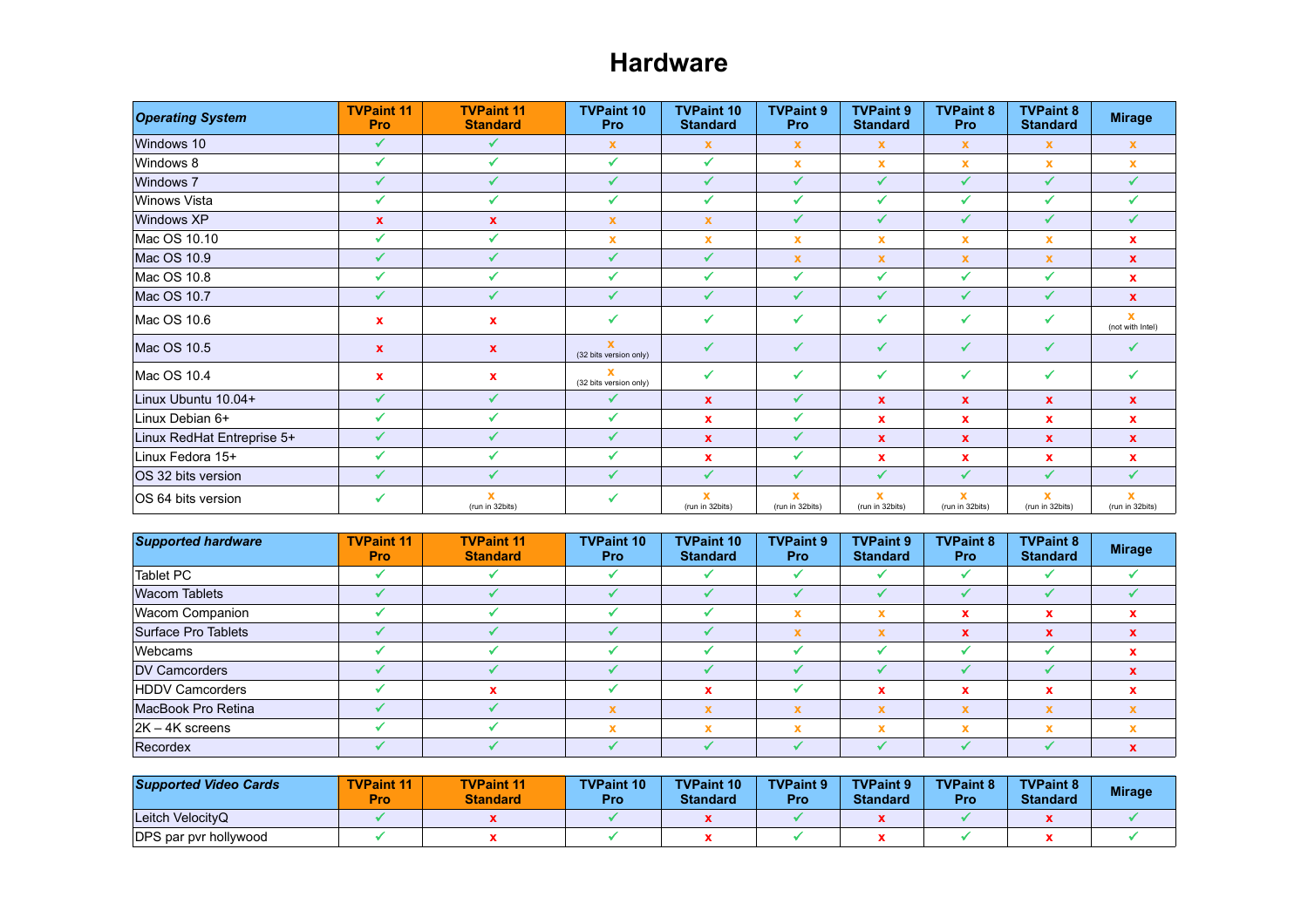| Matrox Digisuite Digisuite<br>LE Digisuite DTV |  |  |  |  |  |
|------------------------------------------------|--|--|--|--|--|
| Newtek VTNT VT[2] VT[3]                        |  |  |  |  |  |
| DV compatible ohci 1394 (Out)                  |  |  |  |  |  |
| $WDM$ (ln) 1                                   |  |  |  |  |  |
| <b>Bluefish 444</b>                            |  |  |  |  |  |
| BlackMagic card                                |  |  |  |  |  |

| <b>Processor</b> | <b>TVPaint 11</b><br><b>Pro</b> | <b>TVPaint 11</b><br><b>Standard</b> | <b>TVPaint 10</b><br>Pro | <b>TVPaint 10</b><br><b>Standard</b> | <b>TVPaint 9</b><br>Pro | <b>TVPaint 9</b><br><b>Standard</b> | <b>TVPaint 8</b><br>Pro | <b>TVPaint 8</b><br><b>Standard</b> | <b>Mirage</b> |
|------------------|---------------------------------|--------------------------------------|--------------------------|--------------------------------------|-------------------------|-------------------------------------|-------------------------|-------------------------------------|---------------|
| Mac PPC (G4)     |                                 |                                      |                          |                                      |                         |                                     |                         |                                     |               |
| Mac PPC (G5)     |                                 |                                      |                          |                                      |                         |                                     |                         |                                     |               |
| Mac Intel        |                                 |                                      |                          |                                      |                         |                                     |                         |                                     |               |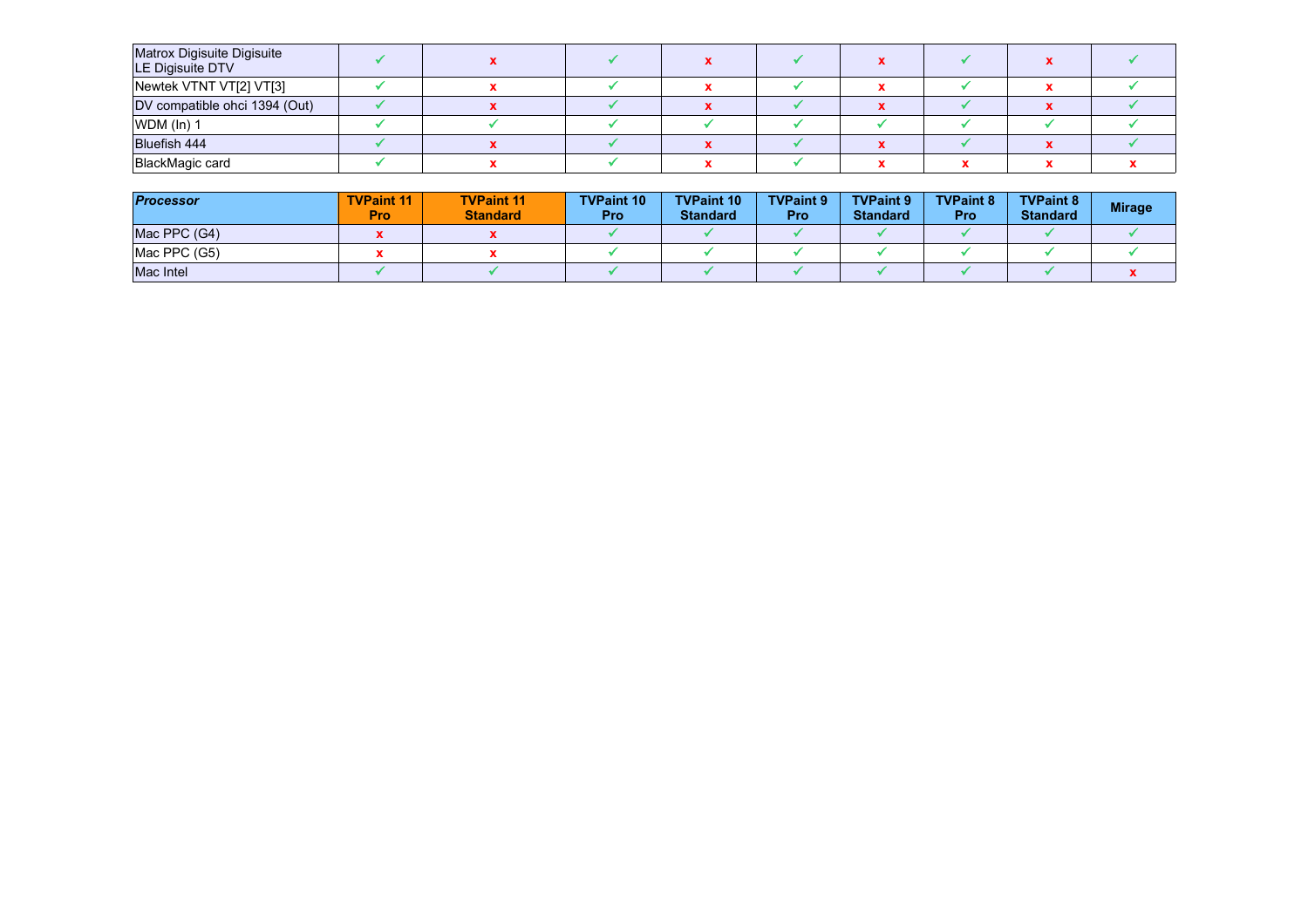### **Interface**

| Interface                            | <b>TVPaint 11</b><br><b>Pro</b> | <b>TVPaint 11</b><br><b>Standard</b> | <b>TVPaint 10</b><br><b>Pro</b> | <b>TVPaint 10</b><br><b>Standard</b> | <b>TVPaint 9</b><br><b>Pro</b> | <b>TVPaint 9</b><br><b>Standard</b> | <b>TVPaint 8</b><br><b>Pro</b> | <b>TVPaint 8</b><br><b>Standard</b> | <b>Mirage</b> |
|--------------------------------------|---------------------------------|--------------------------------------|---------------------------------|--------------------------------------|--------------------------------|-------------------------------------|--------------------------------|-------------------------------------|---------------|
| <b>XSheet tab</b>                    | (option)                        | X                                    |                                 | X                                    |                                | $\mathbf x$                         |                                | $\mathbf x$                         | $\mathbf{x}$  |
| Timeline tab                         |                                 |                                      |                                 |                                      |                                | ✔                                   |                                |                                     |               |
| Projects tab / display               | ✔                               |                                      |                                 |                                      |                                |                                     |                                |                                     |               |
| New Project tab (storyboard feature) | ✔                               |                                      |                                 |                                      |                                |                                     | x                              | x                                   | x             |
| <b>FX Stack</b>                      | ✔                               |                                      |                                 |                                      |                                |                                     |                                |                                     |               |
| Interface Color Schemes              | ✔                               |                                      |                                 |                                      | ✔                              |                                     |                                |                                     | $\mathbf x$   |
| Drawers                              |                                 |                                      |                                 |                                      | J                              | ↵                                   | $\mathbf x$                    | x                                   | $\mathbf{x}$  |
| TimeLine for notes                   |                                 |                                      |                                 |                                      |                                |                                     | x                              | x                                   | $\mathbf{x}$  |
| Audio track zone                     |                                 |                                      |                                 |                                      |                                |                                     |                                |                                     |               |
| Rooms                                |                                 | $\mathbf x$                          |                                 | X                                    |                                | $\mathbf x$                         | x                              | x                                   | $\mathbf x$   |
| New icons (dark and clear)           |                                 |                                      | $\mathbf{x}$                    | $\mathbf x$                          | x                              | $\mathbf x$                         | $\mathbf{x}$                   | x                                   | $\mathbf{x}$  |
| Size x1                              | J                               |                                      |                                 |                                      | ✔                              |                                     |                                |                                     |               |
| Size $x2 & 8x3$                      |                                 |                                      | $\mathbf x$                     | x                                    | X                              | $\mathbf x$                         | $\mathbf{x}$                   | X                                   | X             |

| Panels                 | <b>TVPaint 11</b><br>Pro | <b>TVPaint 11</b><br><b>Standard</b> | <b>TVPaint 10</b><br>Pro             | <b>TVPaint 10</b><br><b>Standard</b> | <b>TVPaint 9</b><br>Pro             | <b>TVPaint 9</b><br><b>Standard</b>             | <b>TVPaint 8</b><br>Pro | <b>TVPaint 8</b><br><b>Standard</b> | <b>Mirage</b>             |
|------------------------|--------------------------|--------------------------------------|--------------------------------------|--------------------------------------|-------------------------------------|-------------------------------------------------|-------------------------|-------------------------------------|---------------------------|
| Main                   | ✔                        | $\checkmark$                         | $\mathcal{L}$                        | ✔                                    | ✔                                   | ✔                                               | ✔                       | ✓                                   | $\checkmark$              |
| Menu                   | ✔                        | $\checkmark$                         | ✔                                    | $\checkmark$                         | ✔                                   | ✔                                               | $\checkmark$            | ✓                                   | $\checkmark$              |
| Color                  | ✓                        | $\checkmark$                         | ✓                                    | ✔                                    | ✓                                   | $\checkmark$                                    | $\checkmark$            | $\checkmark$                        | ✓                         |
| Gradient               | ✔                        | ✔                                    | ✔                                    | ✔                                    | ✓                                   | ✔                                               | ✔                       | ✓                                   | ✓                         |
| <b>Tools</b>           | ✔                        | ✓                                    | ✔                                    | ✔                                    | ✔                                   | ✔                                               | ✓                       | ✔                                   | ✔                         |
| Quit                   | ✔                        | ✔                                    | ✓                                    | $\checkmark$                         | ✔                                   | ✔                                               | $\mathbf x$             | x                                   | $\mathbf x$               |
| Peg-holes registration | $\checkmark$             | $\checkmark$                         | ✓                                    | ✓                                    | ✔                                   | $\checkmark$                                    | $\pmb{\mathsf{x}}$      | $\mathbf{x}$                        | $\boldsymbol{\mathsf{x}}$ |
| Image mark             | ✓                        | ✔                                    | $\checkmark$                         | ✔                                    | $\mathbf{x}$                        | $\mathbf x$                                     | $\mathbf x$             | x                                   | $\mathbf x$               |
| History                | ✔                        | $\checkmark$                         | $\sqrt{2}$                           | ✔                                    | $\mathbf{x}$                        | $\mathbf{x}$                                    | $\pmb{\chi}$            | $\mathbf{x}$                        | $\mathbf x$               |
| <b>Brushes history</b> | ✔                        | $\checkmark$                         | ✓                                    | ✔                                    | x                                   | $\mathbf x$                                     | $\pmb{\mathsf{x}}$      | $\mathbf x$                         | $\mathbf{x}$              |
| Stopwatch              | $\checkmark$             | $\checkmark$                         | ✔                                    | $\checkmark$                         | $\mathbf{x}$                        | $\mathbf{x}$                                    | $\pmb{\chi}$            | $\mathbf{x}$                        | $\mathbf x$               |
| Share manager          | ✔                        | x                                    | $\checkmark$                         | $\mathbf x$                          | x                                   | $\mathbf x$                                     | x                       | x                                   | $\boldsymbol{\mathsf{x}}$ |
| Flips                  | ✔                        | $\checkmark$                         | $\mathbf{x}$                         | $\mathbf x$                          | $\mathbf{x}$                        | $\boldsymbol{x}$                                | $\pmb{\chi}$            | $\mathbf{x}$                        | $\boldsymbol{\mathsf{x}}$ |
| Remote                 | ✓                        | ✔                                    | $\mathcal{L}$                        | ✓                                    | ✔                                   | $\checkmark$                                    | ✔                       | ✓                                   | $\overline{\checkmark}$   |
| Preview                | ✔                        | $\checkmark$                         | $\sqrt{2}$                           | ✔                                    | ✓                                   | ✔                                               | $\checkmark$            | ✔                                   | $\checkmark$              |
| Video in               | ✔                        | ✔                                    | ✓                                    | ✔                                    | ✓                                   | ✔                                               | ✓                       | ✓                                   | $\mathbf x$               |
| Papers                 | $\checkmark$             | $\checkmark$                         | $\sqrt{2}$                           | ✓                                    | ✓                                   | $\sqrt{2}$                                      | $\checkmark$            | ✓                                   | ✓                         |
| Line Smoothing         | ✔                        | ✓                                    | $\mathbf{x}$<br>(within Shape Panel) | $\mathbf{x}$<br>(within Shape Panel) | $\mathbf x$<br>(within Shape Panel) | $\overline{\mathbf{x}}$<br>(within Shape Panel) | $\pmb{\mathsf{x}}$      | x                                   | $\boldsymbol{\mathsf{x}}$ |
| Grids                  | ✓<br>(as guidelines)     | ✓<br>(as guidelines)                 | ✓                                    | ✓                                    | ✓                                   | ✔                                               | ✓                       | ✓                                   | $\checkmark$              |
| Guides                 | ✔<br>(as guidelines)     | ✔<br>(as guidelines)                 | ✓                                    | ✔                                    | ✓                                   | ✔                                               | ✔                       | ✔                                   | $\checkmark$              |
| Guidelines             | ✔                        | ✔                                    | $\mathbf{x}$                         | $\mathbf{x}$                         | X                                   | $\mathbf x$                                     | $\mathbf x$             | x                                   | $\mathbf{x}$              |
| Drawing recorder       | ✓                        | $\checkmark$                         | ₹                                    | ✓                                    | $\mathcal{L}$                       | $\bar{\checkmark}$                              | x                       | x                                   | $\boldsymbol{\mathsf{x}}$ |
| Shape                  | ✔                        | ✔                                    | ✔                                    | ✔                                    | ✓                                   | ✔                                               | ✔                       | ✔                                   | $\mathbf x$               |
| Connection             | ✔                        | $\checkmark$                         | $\checkmark$                         | ✔                                    | $\checkmark$                        | ✔                                               | ✔                       | ✓                                   | $\mathbf x$               |
| Navigator              | ✔                        | $\checkmark$                         | ✔                                    | ✔                                    | ✔                                   | $\checkmark$                                    | ✔                       | ✓                                   | $\overline{\checkmark}$   |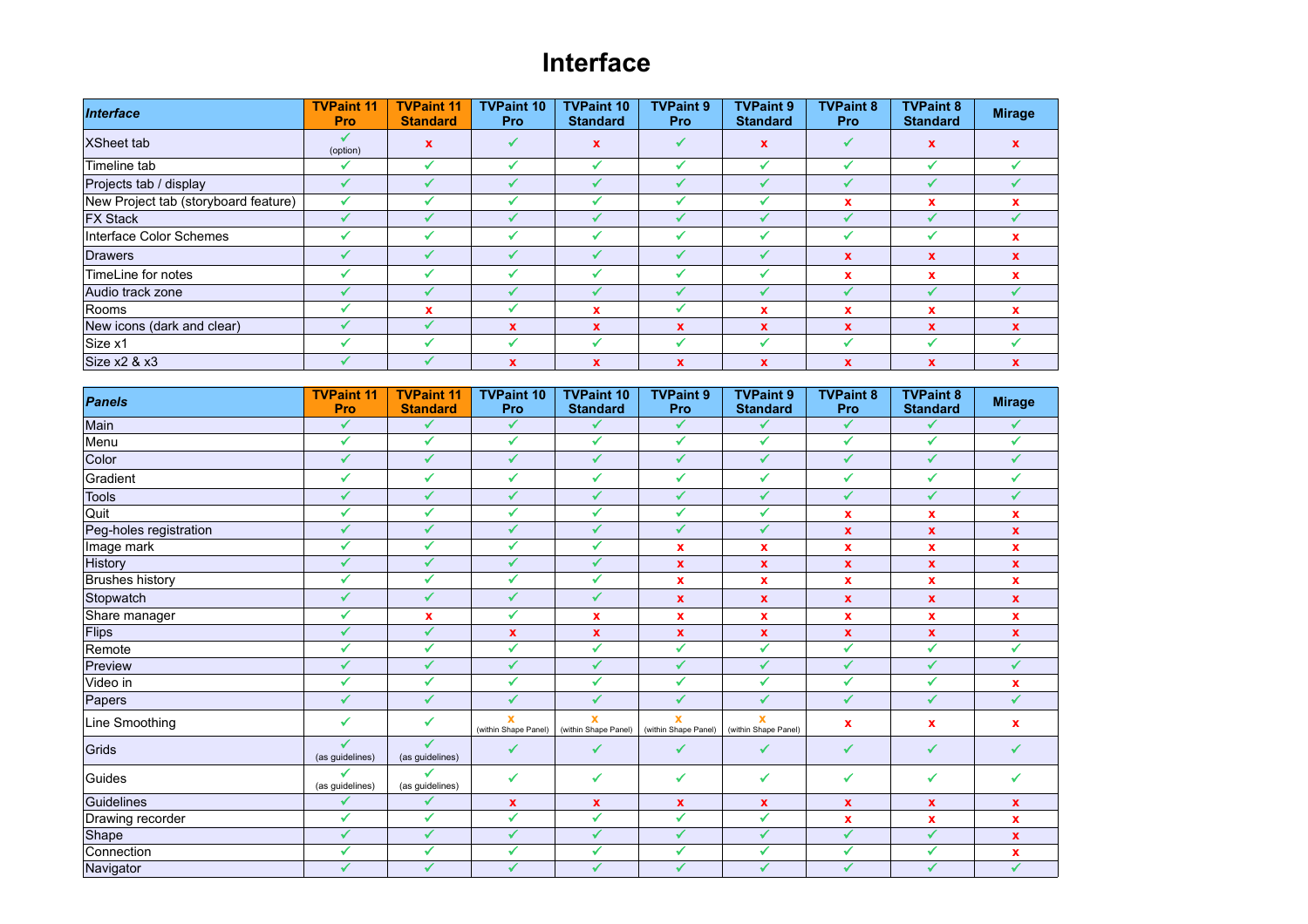| Color groups            |                      |                      |  |  |  |  |
|-------------------------|----------------------|----------------------|--|--|--|--|
| Coordinates             |                      |                      |  |  |  |  |
| Display                 |                      |                      |  |  |  |  |
| Path recorder           |                      |                      |  |  |  |  |
| Pixel Tracker           |                      |                      |  |  |  |  |
| Path Manager            |                      |                      |  |  |  |  |
| Image Library           |                      |                      |  |  |  |  |
| <b>Color Variations</b> | (within Color Panel) | (within Color Panel) |  |  |  |  |

| <b>Custom panels</b>                | <b>TVPaint 11</b><br><b>Pro</b> | <b>TVPaint 11</b><br><b>Standard</b> | <b>TVPaint 10</b><br><b>Pro</b> | <b>TVPaint 10</b><br><b>Standard</b> | <b>TVPaint 9</b><br><b>Pro</b> | <b>TVPaint 9</b><br><b>Standard</b> | <b>TVPaint 8</b><br><b>Pro</b> | <b>TVPaint 8</b><br><b>Standard</b> | <b>Mirage</b> |
|-------------------------------------|---------------------------------|--------------------------------------|---------------------------------|--------------------------------------|--------------------------------|-------------------------------------|--------------------------------|-------------------------------------|---------------|
| Create / export custom panels       |                                 |                                      |                                 |                                      |                                |                                     | x                              | л                                   | x             |
| George script panel                 |                                 |                                      |                                 | $\mathbf x$                          |                                | $\mathbf x$                         |                                |                                     |               |
| Animator panel                      | (replaced by Handy<br>Panel)    | (replaced by Handy<br>Panel)         |                                 |                                      |                                |                                     |                                |                                     |               |
| Handy panel                         |                                 |                                      |                                 | $\mathbf x$                          | $\mathbf{x}$                   | $\mathbf x$                         | $\mathbf x$                    |                                     |               |
| Sketch panel                        |                                 |                                      |                                 |                                      |                                |                                     |                                |                                     |               |
| Sketch panel Red                    |                                 |                                      |                                 |                                      |                                |                                     | $\mathbf x$                    | x                                   | x             |
| Sketch panel RGB                    |                                 |                                      |                                 |                                      |                                |                                     |                                |                                     |               |
| Tool Preset / Bin panel             | (V.4)                           | (V.4)                                | (V.3)                           | (V.3)                                | (V.2)                          | (V.2)                               | (V.1)                          | (V.1)                               |               |
| Custom panels embedded in project   | ✔                               |                                      |                                 |                                      | x                              | $\mathbf x$                         | x                              |                                     |               |
| Transform Color bin in Custom panel |                                 |                                      |                                 |                                      | <b>X</b>                       | $\mathbf x$                         | $\mathbf x$                    |                                     |               |
| Screen recorder                     |                                 |                                      |                                 |                                      | x                              | x                                   |                                |                                     |               |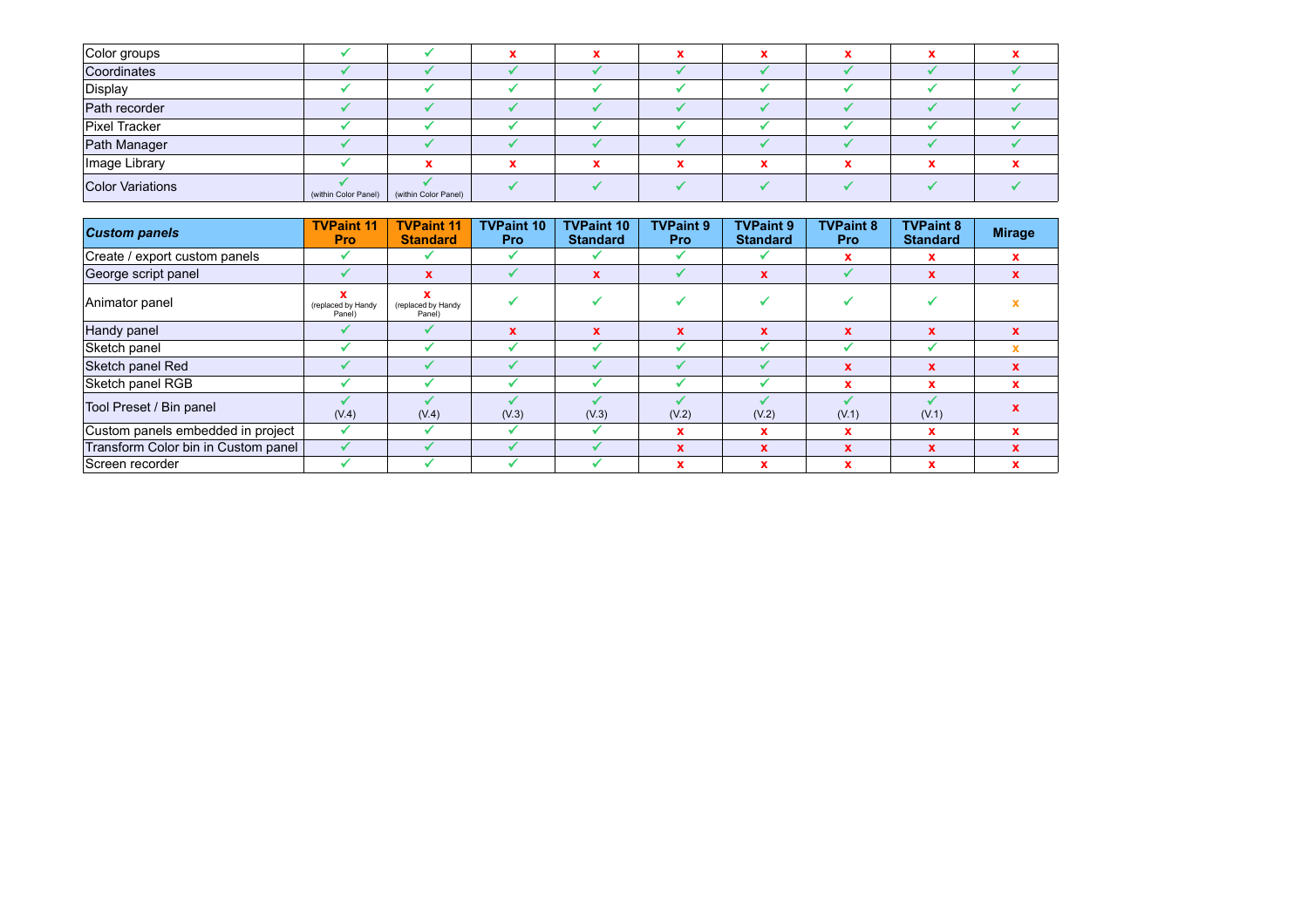# **Layer Options**

| Layer                                | <b>TVPaint 11</b><br><b>Pro</b> | <b>TVPaint 11</b><br><b>Standard</b> | <b>TVPaint 10</b><br><b>Pro</b> | <b>TVPaint 10</b><br><b>Standard</b> | <b>TVPaint 9</b><br><b>Pro</b> | <b>TVPaint 9</b><br><b>Standard</b> | <b>TVPaint 8</b><br><b>Pro</b> | <b>TVPaint 8</b><br><b>Standard</b> | <b>Mirage</b> |
|--------------------------------------|---------------------------------|--------------------------------------|---------------------------------|--------------------------------------|--------------------------------|-------------------------------------|--------------------------------|-------------------------------------|---------------|
| Type: Anim                           |                                 |                                      |                                 |                                      |                                |                                     |                                |                                     |               |
| Type: Xsheet                         |                                 |                                      |                                 |                                      |                                |                                     |                                | x                                   |               |
| Type : Image                         | $\boldsymbol{\mathsf{x}}$       |                                      |                                 |                                      |                                |                                     |                                |                                     |               |
| Type: CTG                            |                                 |                                      |                                 |                                      |                                |                                     |                                | $\mathbf x$                         |               |
| Color Groups                         |                                 |                                      |                                 |                                      |                                |                                     |                                | $\mathbf x$                         |               |
| Lock Color group with Password       |                                 |                                      |                                 |                                      |                                |                                     |                                | x                                   |               |
| Color Groups Panel                   |                                 |                                      | x                               | X                                    |                                |                                     |                                | x                                   |               |
| Move Layers in Color Group with CTRL |                                 |                                      |                                 |                                      |                                |                                     |                                | x                                   |               |
| Left / Right Align Layers            |                                 |                                      |                                 |                                      |                                |                                     |                                |                                     |               |
| Lock Layer Position                  |                                 |                                      |                                 |                                      |                                |                                     |                                | x                                   |               |
| Layer Preset Manager                 |                                 |                                      | x                               | x                                    |                                |                                     |                                | $\mathbf x$                         |               |

| <b>Layer blending modes</b>  | <b>TVPaint 11</b><br>Pro | <b>TVPaint 11</b><br><b>Standard</b> | <b>TVPaint 10</b><br>Pro | <b>TVPaint 10</b><br><b>Standard</b> | <b>TVPaint 9</b><br>Pro | <b>TVPaint 9</b><br><b>Standard</b> | <b>TVPaint 8</b><br>Pro   | <b>TVPaint 8</b><br><b>Standard</b> | <b>Mirage</b>      |
|------------------------------|--------------------------|--------------------------------------|--------------------------|--------------------------------------|-------------------------|-------------------------------------|---------------------------|-------------------------------------|--------------------|
| Color                        | ✔                        | ✔                                    | ✔                        | ✓                                    | $\checkmark$            | ✔                                   | ✓                         | ✔                                   | ✓                  |
| Erase                        | ✓                        | $\boldsymbol{\mathsf{x}}$            | ✓                        | $\mathbf x$                          | $\checkmark$            | x                                   | $\boldsymbol{\mathsf{x}}$ | $\mathbf x$                         | $\mathbf{x}$       |
| <b>Behind</b>                | ✓                        | $\mathbf x$                          | $\checkmark$             | $\mathbf x$                          | $\checkmark$            | $\mathbf{x}$                        | $\mathbf x$               | $\mathbf x$                         | $\mathbf x$        |
| Shade                        | ✓                        | $\boldsymbol{\mathsf{x}}$            | ✓                        | $\pmb{\mathsf{x}}$                   | $\checkmark$            | <b>X</b>                            | $\mathbf{x}$              | $\mathbf x$                         | $\mathbf{x}$       |
| Light                        | ✓                        | $\boldsymbol{\mathsf{x}}$            | $\checkmark$             | $\mathbf{x}$                         | $\checkmark$            | $\mathbf{x}$                        | $\boldsymbol{\mathsf{X}}$ | $\boldsymbol{\mathsf{X}}$           | $\mathbf{x}$       |
| Colorize                     | ✓                        | $\mathbf x$                          | ✔                        | $\mathbf x$                          | $\checkmark$            | $\mathbf{x}$                        | $\mathbf x$               | $\mathbf x$                         | $\mathbf{x}$       |
| Tint                         | ✓                        | $\boldsymbol{\mathsf{x}}$            | $\checkmark$             | $\pmb{\chi}$                         | ✔                       | $\mathbf{x}$                        | $\mathbf{x}$              | $\boldsymbol{\mathsf{X}}$           | $\mathbf{x}$       |
| Saturate 2                   | ✓                        | $\mathbf x$                          | ✓                        | $\mathbf x$                          | $\checkmark$            | $\mathbf{x}$                        | $\boldsymbol{\mathsf{x}}$ | $\pmb{\mathsf{x}}$                  | $\mathbf{x}$       |
| Value                        | ✓                        | $\mathbf x$                          | $\checkmark$             | $\pmb{\mathsf{x}}$                   | $\checkmark$            | $\mathbf x$                         | $\mathbf x$               | $\mathbf x$                         | $\pmb{\mathsf{x}}$ |
| Add                          | ✓                        | $\boldsymbol{\mathsf{x}}$            | ✓                        | $\mathbf{x}$                         | $\checkmark$            | $\mathbf{x}$                        | $\boldsymbol{\mathsf{x}}$ | $\pmb{\mathsf{x}}$                  | $\mathbf{x}$       |
| Sub                          | ✓                        | $\mathbf x$                          |                          | $\pmb{\chi}$                         | $\sqrt{2}$              | $\mathbf{x}$                        | $\mathbf{x}$              | $\boldsymbol{\mathsf{X}}$           | $\pmb{\mathsf{x}}$ |
| <b>Multiply</b>              | ✓                        | $\boldsymbol{\mathsf{x}}$            | ✔                        | $\mathbf{x}$                         | $\checkmark$            | $\mathbf{x}$                        | $\mathbf{x}$              | $\mathbf x$                         | $\mathbf{x}$       |
| Screen                       | ✓                        | $\mathbf x$                          | $\sqrt{2}$               | $\mathbf{x}$                         | $\checkmark$            | $\mathbf{x}$                        | $\mathbf{x}$              | $\boldsymbol{\mathsf{X}}$           | $\mathbf{x}$       |
| Replace                      | ✓                        | $\mathbf x$                          | ✓                        | $\mathbf{x}$                         | ✔                       | $\mathbf{x}$                        | $\mathbf x$               | $\mathbf x$                         | $\mathbf{x}$       |
| Substitute                   | ✔                        | $\mathbf{x}$                         | $\sqrt{2}$               | $\mathbf{x}$                         | $\sqrt{2}$              | $\mathbf{x}$                        | $\mathbf{x}$              | $\mathbf{x}$                        | $\mathbf{x}$       |
| <b>Difference</b>            | ✔                        | $\mathbf x$                          | ✓                        | $\mathbf x$                          | ✔                       | $\mathbf{x}$                        | $\boldsymbol{\mathsf{x}}$ | $\pmb{\mathsf{x}}$                  | $\mathbf{x}$       |
| <b>Divide</b>                | ✓                        | $\boldsymbol{\mathsf{x}}$            | ✓                        | $\mathbf{x}$                         | $\checkmark$            | $\mathbf{x}$                        | $\boldsymbol{\mathsf{X}}$ | $\boldsymbol{\mathsf{x}}$           | $\mathbf{x}$       |
| Overlay                      | ✓                        | $\boldsymbol{\mathsf{x}}$            | ✓                        | $\pmb{\mathsf{x}}$                   | ✔                       | <b>X</b>                            | $\boldsymbol{\mathsf{x}}$ | $\mathbf x$                         | $\mathbf{x}$       |
| Dodge (Light 2)              | ✓                        | $\mathbf x$                          | ✔                        | $\mathbf{x}$                         | $\checkmark$            | $\mathbf{x}$                        | $\mathbf{x}$              | $\mathbf x$                         | $\mathbf{x}$       |
| Burn (Shade 2)               | ✓                        | $\mathbf x$                          | ✓                        | $\pmb{\mathsf{x}}$                   | ✔                       | $\mathbf{x}$                        | $\boldsymbol{\mathsf{x}}$ | $\mathbf x$                         | $\mathbf{x}$       |
| Hard light                   | ✓                        | $\mathbf{x}$                         | $\checkmark$             | $\mathbf x$                          | $\sqrt{}$               | $\mathbf{x}$                        | $\boldsymbol{\mathsf{X}}$ | $\boldsymbol{\mathsf{x}}$           | $\mathbf{x}$       |
| Soft light                   | ✔                        | $\mathbf{x}$                         | ✓                        | $\mathbf x$                          | $\checkmark$            | $\mathbf{x}$                        | $\mathbf x$               | $\mathbf x$                         | $\mathbf x$        |
| Grain extract                | ✓                        | $\boldsymbol{\mathsf{x}}$            | $\checkmark$             | $\pmb{\chi}$                         | $\checkmark$            | $\mathbf{x}$                        | $\boldsymbol{\mathsf{X}}$ | $\boldsymbol{\mathsf{X}}$           | $\mathbf{x}$       |
| Grain merge                  | ✓                        | $\mathbf x$                          | $\checkmark$             | $\mathbf{x}$                         | ✔                       | $\mathbf{x}$                        | $\boldsymbol{\mathsf{x}}$ | $\mathbf x$                         | $\mathbf{x}$       |
| Substract                    | ✓                        | $\mathbf x$                          | $\mathcal{L}$            | $\pmb{\chi}$                         | $\checkmark$            | $\mathbf x$                         | $\pmb{\mathsf{x}}$        | $\pmb{\mathsf{x}}$                  | $\pmb{\mathsf{x}}$ |
| Darken only                  | ✔                        | $\boldsymbol{\mathsf{x}}$            | $\checkmark$             | $\mathbf{x}$                         | $\checkmark$            | x                                   | $\boldsymbol{\mathsf{x}}$ | $\mathbf x$                         | $\mathbf{x}$       |
| Lighten only                 | $\checkmark$             | $\pmb{\mathsf{x}}$                   | $\checkmark$             | $\mathbf x$                          | $\checkmark$            | $\mathbf x$                         | $\pmb{\mathsf{x}}$        | $\pmb{\mathsf{x}}$                  | $\pmb{\mathsf{x}}$ |
| Next / previous mode buttons | ✓                        | $\mathbf{x}$                         | ✔                        | $\mathbf{x}$                         | $\mathbf x$             | $\mathbf{x}$                        | $\mathbf{x}$              | $\mathbf{x}$                        | $\mathbf{x}$       |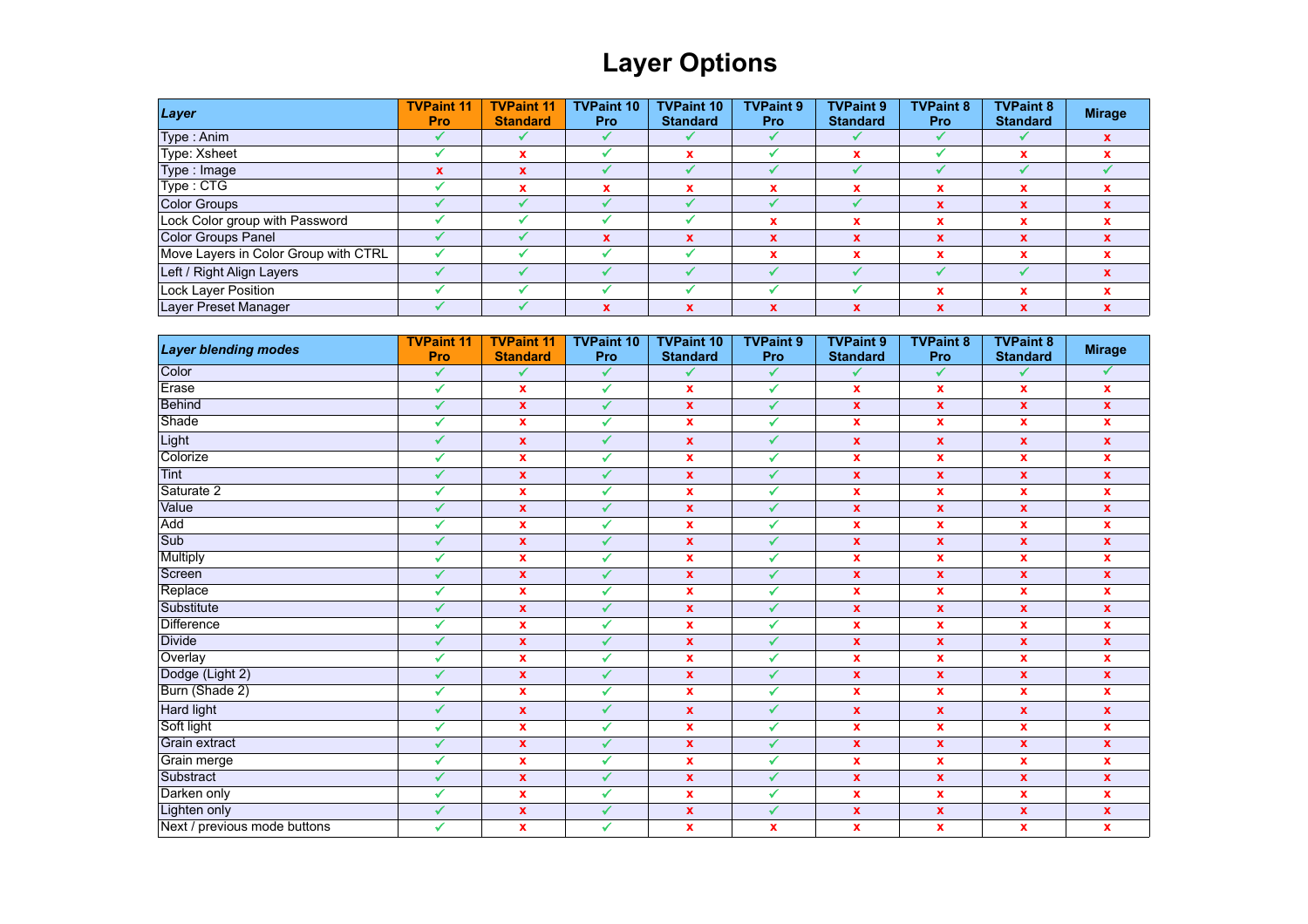| <b>Color groups</b>          | <b>TVPaint 11</b><br><b>Pro</b> | <b>TVPaint 11</b><br><b>Standard</b> | <b>TVPaint 10</b><br><b>Pro</b> | <b>TVPaint 10</b><br><b>Standard</b> | <b>TVPaint 9</b><br><b>Pro</b> | <b>TVPaint 9</b><br><b>Standard</b> | <b>TVPaint 8</b><br><b>Pro</b> | <b>TVPaint 8</b><br><b>Standard</b> | <b>Mirage</b> |
|------------------------------|---------------------------------|--------------------------------------|---------------------------------|--------------------------------------|--------------------------------|-------------------------------------|--------------------------------|-------------------------------------|---------------|
| Edit color groups            |                                 |                                      |                                 |                                      |                                |                                     |                                |                                     |               |
| Import color groups          |                                 |                                      |                                 |                                      |                                |                                     |                                |                                     |               |
| <b>Export color groups</b>   |                                 |                                      |                                 |                                      |                                |                                     |                                |                                     |               |
| For animation layers         |                                 |                                      |                                 |                                      |                                |                                     |                                |                                     |               |
| For sound layers             |                                 |                                      |                                 |                                      |                                |                                     |                                |                                     |               |
| For storyboards              |                                 |                                      |                                 |                                      |                                |                                     |                                |                                     |               |
| <b>Protect with password</b> |                                 |                                      |                                 |                                      |                                |                                     |                                |                                     |               |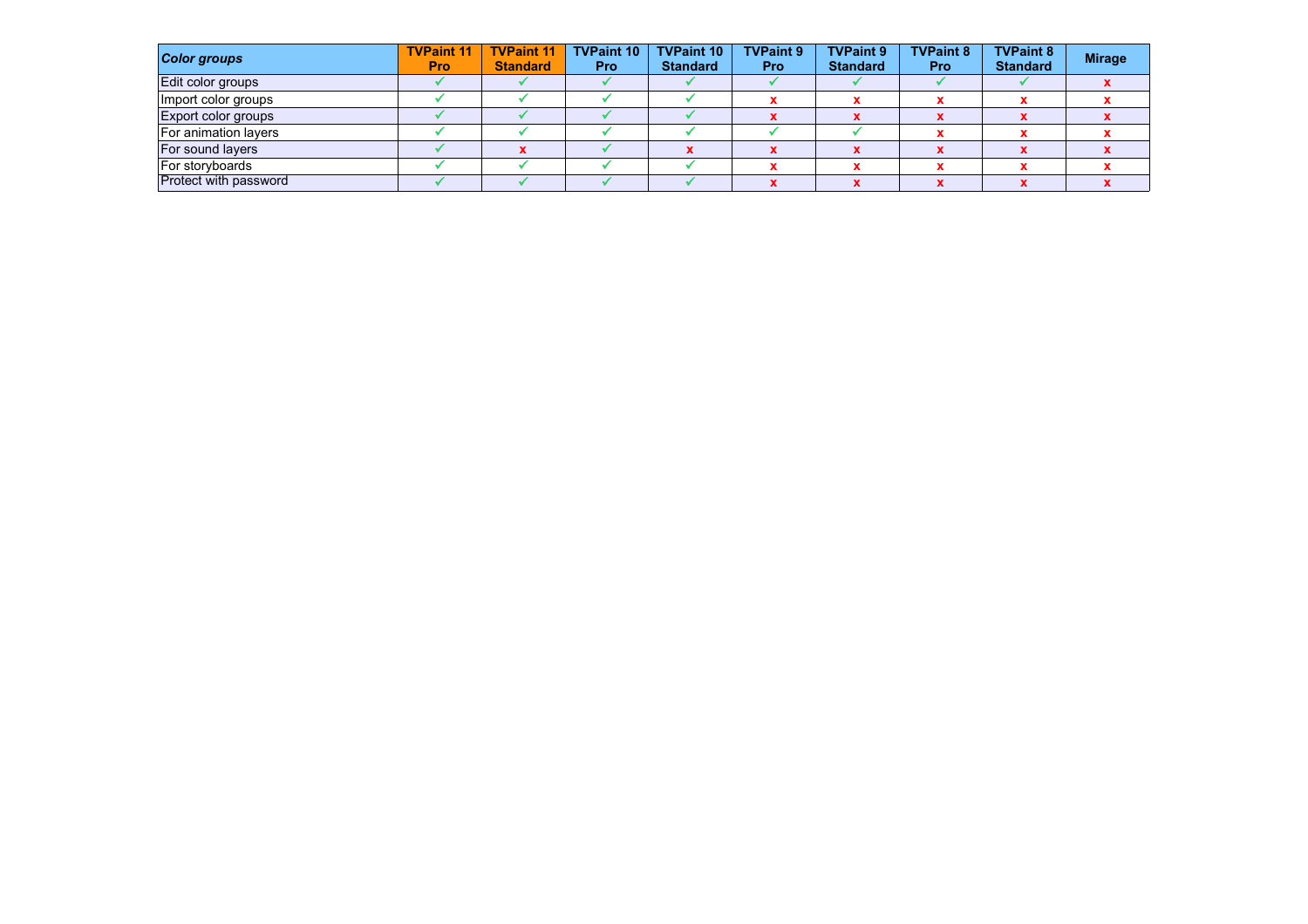# **Drawing tools**

| <b>Brush types</b> | <b>TVPaint 11</b><br><b>Pro</b> | <b>TVPaint 11</b><br><b>Standard</b>          | <b>TVPaint 10</b><br><b>Pro</b> | <b>TVPaint 10</b><br><b>Standard</b> | <b>TVPaint 9</b><br><b>Pro</b> | <b>TVPaint 9</b><br><b>Standard</b> | <b>TVPaint 8</b><br><b>Pro</b> | <b>TVPaint 8</b><br><b>Standard</b> | <b>Mirage</b> |
|--------------------|---------------------------------|-----------------------------------------------|---------------------------------|--------------------------------------|--------------------------------|-------------------------------------|--------------------------------|-------------------------------------|---------------|
| Airbrush           |                                 |                                               |                                 |                                      |                                |                                     |                                |                                     | $\mathbf{x}$  |
| Pencil             |                                 |                                               |                                 |                                      |                                |                                     |                                |                                     |               |
| Mechanical pencil  |                                 |                                               |                                 |                                      |                                |                                     |                                |                                     |               |
| Watercolor         |                                 |                                               |                                 |                                      |                                |                                     |                                |                                     | $\mathbf x$   |
| <b>Oil</b>         |                                 |                                               |                                 |                                      |                                |                                     |                                |                                     |               |
| Special            |                                 |                                               |                                 |                                      |                                |                                     |                                |                                     |               |
| Text               |                                 |                                               |                                 |                                      |                                |                                     |                                |                                     |               |
| Warp               |                                 | (merged with Special)   (merged with Special) |                                 |                                      |                                |                                     |                                |                                     | x             |
| Custom             |                                 |                                               |                                 |                                      |                                |                                     |                                |                                     |               |
| Eraser             |                                 |                                               | x                               | x                                    | x                              | x                                   | $\boldsymbol{\mathsf{A}}$      | x                                   | x             |

| <b>Custom brush options</b>                                  | <b>TVPaint 11</b><br><b>Pro</b> | <b>TVPaint 11</b><br><b>Standard</b> | <b>TVPaint 10</b><br><b>Pro</b> | <b>TVPaint 10</b><br><b>Standard</b> | <b>TVPaint 9</b><br><b>Pro</b> | <b>TVPaint 9</b><br><b>Standard</b> | <b>TVPaint 8</b><br><b>Pro</b> | <b>TVPaint 8</b><br><b>Standard</b> | <b>Mirage</b> |
|--------------------------------------------------------------|---------------------------------|--------------------------------------|---------------------------------|--------------------------------------|--------------------------------|-------------------------------------|--------------------------------|-------------------------------------|---------------|
| Display cut                                                  |                                 |                                      |                                 |                                      |                                |                                     |                                |                                     |               |
| Subpixel drawing mode (best)                                 |                                 |                                      |                                 |                                      |                                |                                     |                                | x                                   |               |
| Wet profile                                                  |                                 |                                      |                                 |                                      |                                |                                     |                                | x                                   | $\mathbf x$   |
| Stamp in place                                               |                                 |                                      |                                 |                                      |                                |                                     | x                              | x                                   |               |
| Connection profiles (angle, size, jitter,<br>opacity, shift) |                                 |                                      |                                 |                                      |                                |                                     |                                |                                     |               |
| Step                                                         |                                 |                                      |                                 |                                      |                                |                                     |                                |                                     |               |
| <b>Drying</b>                                                |                                 |                                      |                                 |                                      |                                |                                     |                                |                                     |               |
| Warp                                                         |                                 |                                      |                                 |                                      |                                | $\mathbf x$                         |                                | x                                   |               |
| Projection                                                   |                                 |                                      |                                 |                                      | X                              | $\mathbf x$                         | $\mathbf x$                    | x                                   |               |
| Brushes stored wih paper                                     |                                 |                                      |                                 |                                      |                                |                                     |                                |                                     |               |

| <b>Custom Brush: Stamp modes</b> | <b>TVPaint 11</b><br><b>Pro</b> | <b>TVPaint 11</b><br><b>Standard</b> | <b>TVPaint 10</b><br><b>Pro</b> | <b>TVPaint 10</b><br><b>Standard</b> | <b>TVPaint 9</b><br><b>Pro</b> | <b>TVPaint 9</b><br><b>Standard</b> | <b>TVPaint 8</b><br><b>Pro</b> | <b>TVPaint 8</b><br><b>Standard</b> | <b>Mirage</b> |
|----------------------------------|---------------------------------|--------------------------------------|---------------------------------|--------------------------------------|--------------------------------|-------------------------------------|--------------------------------|-------------------------------------|---------------|
| Origin                           |                                 |                                      |                                 |                                      |                                |                                     |                                |                                     |               |
| Alpha                            |                                 |                                      |                                 |                                      |                                |                                     |                                |                                     |               |
| Alpha Max                        |                                 |                                      |                                 |                                      |                                |                                     |                                |                                     |               |
| Luma                             |                                 |                                      |                                 |                                      |                                |                                     |                                |                                     |               |
| Luma Invert                      |                                 |                                      |                                 |                                      |                                |                                     |                                |                                     |               |
| Hue Stamp                        |                                 |                                      |                                 |                                      |                                |                                     |                                |                                     |               |
| Smear Stamp                      |                                 |                                      |                                 |                                      |                                |                                     |                                |                                     |               |
| Source Smear                     |                                 |                                      |                                 |                                      |                                |                                     |                                |                                     |               |

| <b>Custom Brush: Smooth mode</b> | <b>TVPaint 11</b><br>Pro | <b>TVPaint 11</b><br><b>Standard</b> | <b>TVPaint 10</b><br>Pro | <b>TVPaint 10</b><br><b>Standard</b> | <b>TVPaint 9</b><br>Pro | <b>TVPaint 9</b><br><b>Standard</b> | <b>TVPaint 8</b><br><b>Pro</b> | <b>TVPaint 8</b><br><b>Standard</b> | <b>Mirage</b> |
|----------------------------------|--------------------------|--------------------------------------|--------------------------|--------------------------------------|-------------------------|-------------------------------------|--------------------------------|-------------------------------------|---------------|
| None                             |                          |                                      |                          |                                      |                         |                                     |                                |                                     |               |
| Medium                           |                          |                                      |                          |                                      |                         |                                     |                                |                                     |               |
| Best                             |                          |                                      |                          |                                      |                         |                                     |                                |                                     |               |
| Smart                            |                          |                                      |                          |                                      |                         |                                     |                                |                                     |               |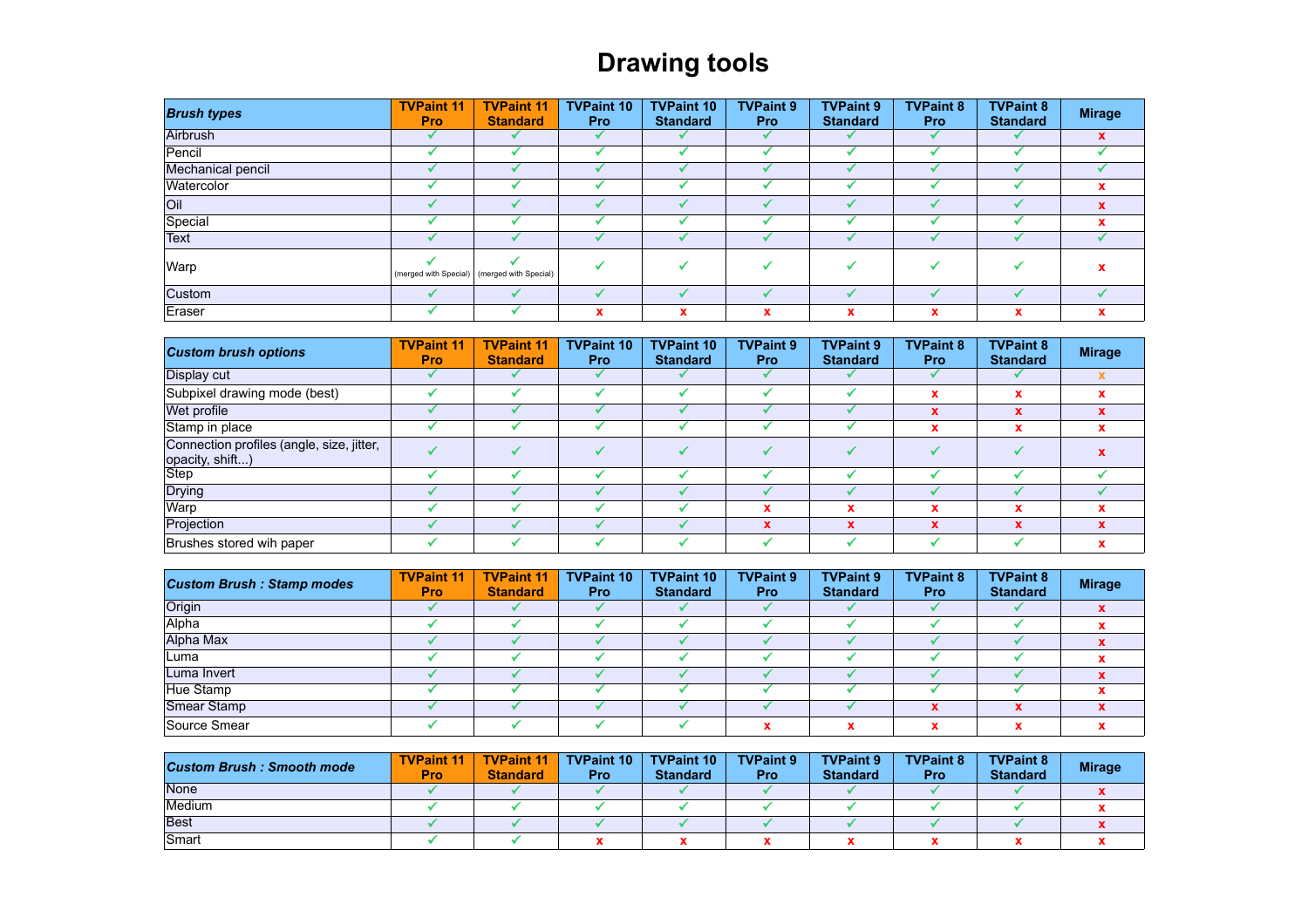| <b>Color Panel options</b>                                         | <b>TVPaint 11</b><br>Pro | <b>TVPaint 11</b><br><b>Standard</b> | <b>TVPaint 10</b><br>Pro | <b>TVPaint 10</b><br><b>Standard</b> | <b>TVPaint 9</b><br>Pro | <b>TVPaint 9</b><br><b>Standard</b> | <b>TVPaint 8</b><br>Pro | <b>TVPaint 8</b><br><b>Standard</b> | <b>Mirage</b> |
|--------------------------------------------------------------------|--------------------------|--------------------------------------|--------------------------|--------------------------------------|-------------------------|-------------------------------------|-------------------------|-------------------------------------|---------------|
| <b>Chromatic Wheel</b>                                             | ✔                        |                                      | $\mathbf x$              | $\mathbf x$                          | $\mathbf x$             | x                                   | $\mathbf{x}$            | x                                   | $\mathbf{x}$  |
| Slider                                                             | ✔                        | ✓                                    | ✔                        | ✔                                    | $\checkmark$            | ✔                                   | $\checkmark$            | ✔                                   | $\checkmark$  |
| Palette / Bin                                                      |                          |                                      | ✔                        | ✔                                    | ✔                       | $\checkmark$                        |                         | ✔                                   | ✔             |
| Picker                                                             |                          |                                      | ✔                        | ✔                                    | ✓                       | ✔                                   | ✓                       | ✓                                   | $\mathbf{x}$  |
| Mixer                                                              | ✔                        | ✔                                    | ✔                        | $\checkmark$                         | ✓                       | ✔                                   | ✔                       | ✓                                   | $\mathbf{x}$  |
| A & B only                                                         |                          |                                      | $\mathbf{x}$             | $\mathbf x$                          | $\mathbf x$             | $\mathbf x$                         | $\mathbf x$             | <b>X</b>                            | $\mathbf{x}$  |
| Color variation                                                    | ✔                        | ✓                                    | x                        | $\boldsymbol{\mathsf{x}}$            | $\mathbf x$             | x                                   | $\mathbf x$             | x                                   | $\mathbf x$   |
| History                                                            |                          | ✔                                    | ✔                        | $\checkmark$                         | $\checkmark$            | ✔                                   | $\epsilon$              | ✓                                   | $\mathbf{x}$  |
| Switch A and B color                                               | $\checkmark$             | $\checkmark$                         | ✔                        | ✔                                    | ✔                       | ✔                                   | $\checkmark$            | ✓                                   | $\mathbf{x}$  |
| Load a picture as mixer                                            | ✔                        | $\checkmark$                         | ✔                        | ✔                                    | ✔                       | ✔                                   | ✔                       | ✓                                   | $\mathbf{x}$  |
| Use the color history as color bin                                 | $\checkmark$             |                                      | ✔                        | $\checkmark$                         | $\checkmark$            | ↵                                   | $\mathbf x$             | x                                   | $\mathbf{x}$  |
| Hexadecimal display (for web)                                      | ✓                        | ✔                                    | ✔                        | ✔                                    | $\checkmark$            | ✔                                   | ✔                       | ✓                                   | $\mathbf{x}$  |
| Picker modes: HSL, RGB Saturation,<br>Saturation, Blue, Green, Red |                          |                                      | ✓                        |                                      | ✔                       | ✔                                   |                         | ✓                                   |               |
| Picker mode: HSV                                                   | ✔                        | ✓                                    | ✔                        | $\checkmark$                         | $\mathbf{x}$            | $\mathbf x$                         | $\mathbf{x}$            | <b>X</b>                            | $\mathbf{x}$  |
| Color variation panel                                              | ✔                        |                                      | ✔                        | ✔                                    | $\mathcal{L}$           | ✔                                   | $\mathcal{L}$           | ✓                                   | $\mathbf{x}$  |
| Transparent background                                             |                          |                                      | ✔                        | ✔                                    | ✔                       | √                                   | $\mathbf{x}$            | $\mathbf{x}$                        | $\mathbf{x}$  |
| Mixer: Pick with CTRL / Warp with Alt<br>Erase with Shift          | ✔                        |                                      | ✔                        | ✔                                    | ✔                       | √                                   | $\mathbf x$             | x                                   | $\mathbf{x}$  |
| <b>Full Resizable</b>                                              | ✔                        | ✓                                    | $\mathbf{x}$             | $\boldsymbol{\mathsf{x}}$            | $\mathbf x$             | $\mathbf{x}$                        | $\mathbf x$             | $\mathbf{x}$                        | $\mathbf{x}$  |
| Enter hexadecimal value in slider tab                              | ✔                        | $\checkmark$                         | ✔                        | ✔                                    | $\mathbf x$             | $\mathbf x$                         | $\mathbf x$             | x                                   | $\mathbf x$   |
| Transform Palette in Custom panel                                  | ✓                        |                                      | ✔                        | ✔                                    | $\mathbf{x}$            | $\mathbf x$                         | $\mathbf{x}$            | $\mathbf x$                         | $\mathbf x$   |

| <b>Drawing modes</b> | <b>TVPaint 11</b><br>Pro | <b>TVPaint 11</b><br><b>Standard</b> | <b>TVPaint 10</b><br>Pro | <b>TVPaint 10</b><br><b>Standard</b> | <b>TVPaint 9</b><br>Pro | <b>TVPaint 9</b><br><b>Standard</b> | <b>TVPaint 8</b><br>Pro | <b>TVPaint 8</b><br><b>Standard</b> | <b>Mirage</b>      |
|----------------------|--------------------------|--------------------------------------|--------------------------|--------------------------------------|-------------------------|-------------------------------------|-------------------------|-------------------------------------|--------------------|
| <b>Alpha Diff</b>    | $\checkmark$             | $\checkmark$                         | $\checkmark$             | ✓                                    | $\checkmark$            | ✔                                   | $\mathbf{x}$            | $\mathbf{x}$                        | $\mathbf{x}$       |
| Healing              | ✔                        | $\pmb{\mathsf{x}}$                   | $\checkmark$             | $\pmb{\chi}$                         | ✓                       | $\mathbf x$                         | ✓                       | X                                   | $\pmb{\mathsf{x}}$ |
| Color                | ✓                        | ✓                                    | ✓                        | ✓                                    | ✓                       | $\checkmark$                        | ✓                       | ✓                                   | ✓                  |
| <b>Behind</b>        | ✔                        | ✓                                    | ✔                        | $\checkmark$                         | ✔                       | $\checkmark$                        | ✔                       | ✓                                   |                    |
| Erase                | ✔                        | ✓                                    | ✔                        | ✓                                    | ✓                       | ✓                                   | ✔                       | ✓                                   | ✓                  |
| Colorize             | ✔                        | ✓                                    | ✔                        | ✔                                    | ✔                       | $\checkmark$                        | ✔                       | ✓                                   |                    |
| <b>Tint</b>          | ✔                        | ✓                                    | ✔                        | $\checkmark$                         | ✔                       | ✔                                   | ✔                       | ✓                                   | ✔                  |
| Sub                  | ✓                        | $\checkmark$                         | $\checkmark$             | $\checkmark$                         | ✔                       | ✔                                   | $\checkmark$            | ✔                                   |                    |
| Add                  | ✔                        | ✔                                    | ✔                        | $\sqrt{2}$                           | ✔                       | ✔                                   | ✔                       | ✔                                   |                    |
| Screen               | ✔                        | $\checkmark$                         | ✔                        | ✔                                    | ✔                       | ✔                                   |                         | ✓                                   |                    |
| <b>Mutliply</b>      | ✔                        | ✔                                    | ✔                        | $\checkmark$                         | ✔                       | ✓                                   |                         | $\checkmark$                        |                    |
| Shade                | $\checkmark$             | ✔                                    | ✔                        | $\checkmark$                         | ✔                       | $\checkmark$                        |                         | ✔                                   |                    |
| Light                | ✔                        | ✔                                    | ✔                        | $\checkmark$                         | ✔                       | ✓                                   |                         | $\checkmark$                        |                    |
| Saturate             | ✓                        | ✔                                    | ✔                        | ✔                                    | ✔                       | $\checkmark$                        |                         | $\checkmark$                        |                    |
| Unsaturate           | $\sqrt{2}$               |                                      | $\checkmark$             | ✔                                    | ✔                       | ✔                                   |                         | $\checkmark$                        |                    |
| Substitute           | ✔                        | ✔                                    | ✔                        | $\checkmark$                         | ✔                       | ✔                                   |                         | ✓                                   |                    |
| Grain                | ✔                        | ✓                                    | ✔                        | ✔                                    | ✔                       | ✔                                   |                         | ✓                                   |                    |
| <b>Emboss</b>        | ✔                        | ✓                                    | ✔                        | $\checkmark$                         | ✔                       | ✔                                   |                         | ✓                                   |                    |
| Smooth               | ✔                        | ✓                                    | ✔                        | $\sqrt{}$                            | ✓                       | ✔                                   |                         | ✓                                   |                    |
| Panto                | ✔                        | ✓                                    | $\checkmark$             | ✓                                    | ✔                       | ✓                                   | ✔                       | ✓                                   |                    |
| Solarize             | ✔                        | ✓                                    | ✔                        | ✓                                    | ✔                       | ✔                                   | ✔                       | $\checkmark$                        |                    |
| Negative             | ✓                        | ✓                                    | ✔                        | $\checkmark$                         | ✓                       | ✔                                   | ✓                       | ✓                                   |                    |
| Noise                | ✔                        | ✓                                    | ✔                        | ✓                                    | ✔                       | ✔                                   | J                       | ✓                                   |                    |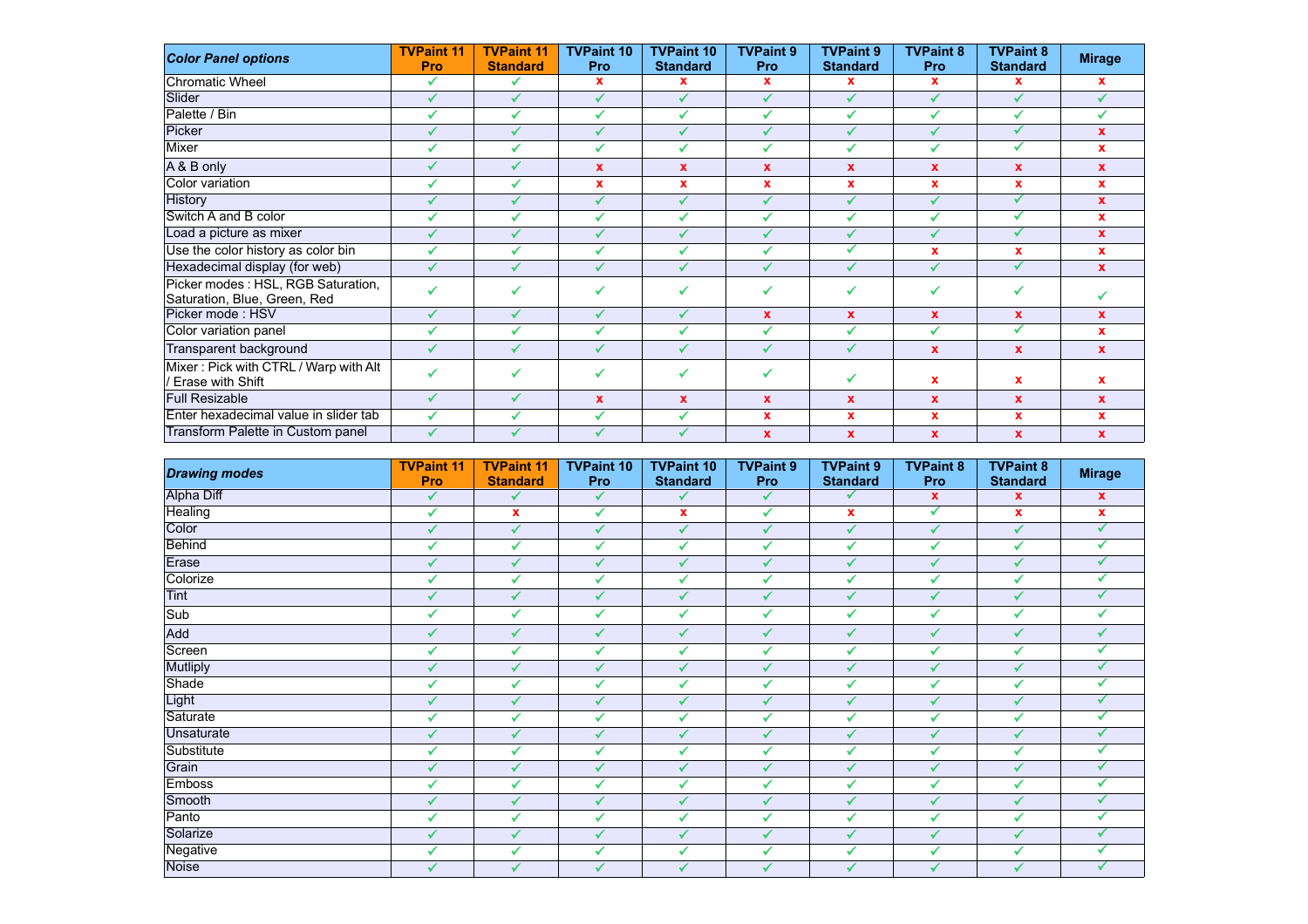| Burn         |  |  |  |  |  |
|--------------|--|--|--|--|--|
| Dodge        |  |  |  |  |  |
| Darken only  |  |  |  |  |  |
| Lighten only |  |  |  |  |  |

| <b>Connection</b> | <b>TVPaint 11</b><br><b>Pro</b> | <b>TVPaint 11</b><br><b>Standard</b> | <b>TVPaint 10</b><br><b>Pro</b> | <b>TVPaint 10</b><br><b>Standard</b> | <b>TVPaint 9</b><br><b>Pro</b> | <b>TVPaint 9</b><br><b>Standard</b> | <b>TVPaint 8</b><br><b>Pro</b> | <b>TVPaint 8</b><br><b>Standard</b> | <b>Mirage</b> |
|-------------------|---------------------------------|--------------------------------------|---------------------------------|--------------------------------------|--------------------------------|-------------------------------------|--------------------------------|-------------------------------------|---------------|
| Pressure          |                                 |                                      |                                 |                                      |                                |                                     |                                |                                     |               |
| Direction         |                                 |                                      |                                 |                                      |                                |                                     |                                |                                     |               |
| Orientation       |                                 |                                      |                                 |                                      |                                |                                     |                                |                                     |               |
| Fade transition   |                                 |                                      |                                 |                                      |                                |                                     |                                |                                     |               |
| Random            |                                 |                                      |                                 |                                      |                                |                                     |                                |                                     |               |
| Invert            |                                 |                                      |                                 |                                      |                                |                                     |                                |                                     |               |
| Speed             |                                 |                                      |                                 |                                      |                                |                                     |                                |                                     |               |
| Altitude          |                                 |                                      |                                 |                                      |                                |                                     |                                |                                     |               |
| Azimut            |                                 |                                      |                                 |                                      |                                |                                     |                                |                                     |               |
| Twist             |                                 |                                      |                                 |                                      |                                |                                     |                                |                                     |               |
| Wheel             |                                 |                                      |                                 |                                      |                                |                                     |                                |                                     |               |

| <b>Shapes</b>                       | <b>TVPaint 11</b><br><b>Pro</b> | <b>TVPaint 11</b><br><b>Standard</b> | <b>TVPaint 10</b><br><b>Pro</b> | <b>TVPaint 10</b><br><b>Standard</b> | <b>TVPaint 9</b><br><b>Pro</b> | <b>TVPaint 9</b><br><b>Standard</b> | <b>TVPaint 8</b><br><b>Pro</b> | <b>TVPaint 8</b><br><b>Standard</b> | <b>Mirage</b> |
|-------------------------------------|---------------------------------|--------------------------------------|---------------------------------|--------------------------------------|--------------------------------|-------------------------------------|--------------------------------|-------------------------------------|---------------|
| One point dot                       |                                 |                                      |                                 |                                      |                                |                                     |                                |                                     | $\mathbf{x}$  |
| Dots                                |                                 |                                      | J                               |                                      |                                |                                     |                                | J                                   |               |
| Stroke (filled or not)              |                                 |                                      |                                 |                                      |                                |                                     |                                |                                     |               |
| Line (filled like a polygon or not) |                                 |                                      |                                 |                                      |                                |                                     |                                |                                     |               |
| Rectangle (filled or not)           |                                 |                                      |                                 |                                      |                                |                                     |                                |                                     |               |
| Ellipse (filled or not)             |                                 |                                      |                                 |                                      |                                |                                     |                                |                                     |               |
| 2pts circle (filled or not)         |                                 |                                      |                                 |                                      |                                |                                     | x                              | $\mathbf x$                         | $\mathbf{x}$  |
| 3pts circle (filled or not)         |                                 |                                      |                                 |                                      |                                |                                     | x                              | x                                   | $\mathbf x$   |
| 3pts spline                         |                                 |                                      |                                 |                                      |                                |                                     |                                |                                     |               |
| Bezier splines (filled or not)      |                                 |                                      |                                 |                                      |                                |                                     |                                |                                     |               |
| B-splines (filled or not)           |                                 |                                      |                                 |                                      |                                |                                     |                                | $\mathbf x$                         | $\mathbf x$   |

| <b>Other tools</b>                   | <b>TVPaint 11</b><br>Pro | <b>TVPaint 11</b><br><b>Standard</b> | <b>TVPaint 10</b><br><b>Pro</b> | <b>TVPaint 10</b><br><b>Standard</b> | <b>TVPaint 9</b><br><b>Pro</b> | <b>TVPaint 9</b><br><b>Standard</b> | <b>TVPaint 8</b><br><b>Pro</b> | <b>TVPaint 8</b><br><b>Standard</b> | <b>Mirage</b> |
|--------------------------------------|--------------------------|--------------------------------------|---------------------------------|--------------------------------------|--------------------------------|-------------------------------------|--------------------------------|-------------------------------------|---------------|
| Stencil (mask)                       |                          |                                      |                                 |                                      |                                |                                     |                                |                                     |               |
| Selection tools                      |                          |                                      |                                 |                                      |                                |                                     |                                |                                     |               |
| Crop tool                            |                          |                                      |                                 |                                      |                                |                                     |                                |                                     |               |
| Panning tool                         |                          |                                      |                                 |                                      |                                |                                     |                                | J                                   |               |
| Transform tool                       |                          |                                      |                                 |                                      |                                |                                     |                                |                                     |               |
| Distortion tool                      |                          |                                      |                                 |                                      |                                |                                     |                                |                                     |               |
| Perspective tool                     |                          |                                      |                                 |                                      | X                              | X                                   |                                | X                                   |               |
| Warp tool                            |                          | x                                    | $\mathbf x$                     | x                                    | $\mathbf x$                    | x                                   |                                | x                                   |               |
| Zoom to zone                         |                          |                                      |                                 |                                      | $\mathbf x$                    | X                                   | x                              | $\mathbf x$                         | $\mathbf{x}$  |
| Rotate canvas using Alt + Ctrl       |                          |                                      |                                 |                                      |                                |                                     |                                | ✔                                   | x             |
| Zoom in / out canvas using Alt + RMB | ✔                        |                                      |                                 |                                      |                                |                                     |                                |                                     |               |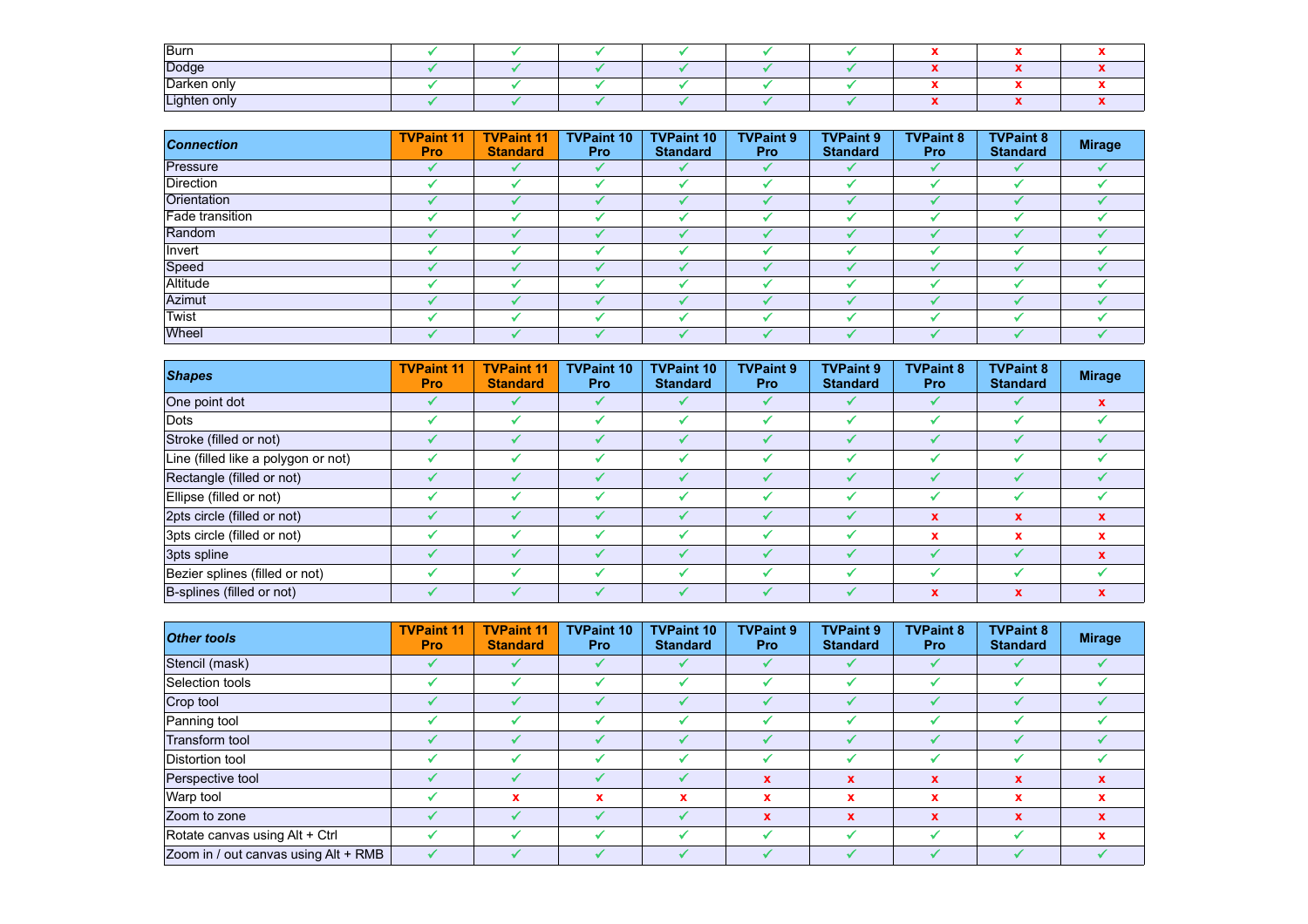| ∟MB<br>Alt<br>∴ יייווּפּט canvas u |  |  |  |  |  |
|------------------------------------|--|--|--|--|--|

| Guidelines           | <b>TVPaint 11</b><br><b>Pro</b> | <b>TVPaint 11</b><br><b>Standard</b> | <b>TVPaint 10</b><br><b>Pro</b>    | <b>TVPaint 10</b><br><b>Standard</b> | <b>TVPaint 9</b><br><b>Pro</b> | <b>TVPaint 9</b><br><b>Standard</b> | <b>TVPaint 8</b><br><b>Pro</b> | <b>TVPaint 8</b><br><b>Standard</b> | <b>Mirage</b>           |
|----------------------|---------------------------------|--------------------------------------|------------------------------------|--------------------------------------|--------------------------------|-------------------------------------|--------------------------------|-------------------------------------|-------------------------|
| Line Angle           |                                 |                                      | X                                  | x                                    | X                              | x                                   | x                              | x                                   | $\mathbf x$             |
| Segment              |                                 |                                      | x                                  | x                                    | x                              | x                                   | x                              | x                                   | $\mathbf x$             |
| Circle               |                                 |                                      | $\mathbf x$                        | X                                    | X                              | x                                   | X                              | X                                   | $\mathbf x$             |
| Ellipse              |                                 |                                      | x                                  | x                                    | x                              | x                                   | $\mathbf{x}$                   | x                                   | x                       |
| Grid                 |                                 |                                      | x<br>(not as Guideline)            | (not as Guideline)                   | (not as Guideline)             | x<br>(not as Guideline)             | (not as Guideline)             | X<br>(not as Guideline)             | (not as Guideline)      |
| Marks                |                                 |                                      | x                                  | x                                    | x                              | x                                   | x                              | x                                   | x                       |
| Vanish Point (1-2-3) |                                 |                                      | $\mathbf{x}$                       | $\mathbf x$                          | $\mathbf{x}$                   | $\boldsymbol{\mathsf{x}}$           | X                              | $\mathbf x$                         | $\mathbf x$             |
| ⊺lmage               |                                 |                                      | $\mathbf x$                        | x                                    | x                              | x                                   | x                              | x                                   | $\mathbf x$             |
| <b>Field Chart</b>   |                                 |                                      | $\mathbf{x}$<br>(not as Guideline) | (not as Guideline)                   | (not as Guideline)             | $\mathbf x$<br>(not as Guideline)   | (not as Guideline)             | $\mathbf x$<br>(not as Guideline)   | x<br>(not as Guideline) |
| Animator Field       |                                 |                                      | (not as Guideline)                 | (not as Guideline)                   | (not as Guideline)             | x<br>(not as Guideline)             | (not as Guideline)             | x<br>(not as Guideline)             | (not as Guideline)      |
| Safe Area            |                                 |                                      | (not as Guideline)                 | (not as Guideline)                   | (not as Guideline)             | x<br>(not as Guideline)             | (not as Guideline)             | x<br>(not as Guideline)             | (not as Guideline)      |

| <b>Warp and Special brushes modes</b> | <b>TVPaint 11</b><br><b>Pro</b> | <b>TVPaint 11</b><br><b>Standard</b> | <b>TVPaint 10</b><br><b>Pro</b> | <b>TVPaint 10</b><br><b>Standard</b> | <b>TVPaint 9</b><br><b>Pro</b> | <b>TVPaint 9</b><br><b>Standard</b> | <b>TVPaint 8</b><br><b>Pro</b> | <b>TVPaint 8</b><br><b>Standard</b> | <b>Mirage</b> |
|---------------------------------------|---------------------------------|--------------------------------------|---------------------------------|--------------------------------------|--------------------------------|-------------------------------------|--------------------------------|-------------------------------------|---------------|
| Impressionism                         |                                 |                                      |                                 |                                      |                                |                                     |                                |                                     |               |
| <b>Smear</b>                          |                                 |                                      |                                 |                                      |                                |                                     |                                |                                     |               |
| Shift                                 |                                 |                                      |                                 |                                      |                                |                                     |                                |                                     |               |
| Mixer                                 |                                 |                                      |                                 |                                      |                                |                                     |                                |                                     |               |
| Color smear                           |                                 |                                      |                                 |                                      |                                |                                     |                                |                                     |               |
| Warp in / out                         |                                 |                                      |                                 |                                      |                                |                                     |                                |                                     |               |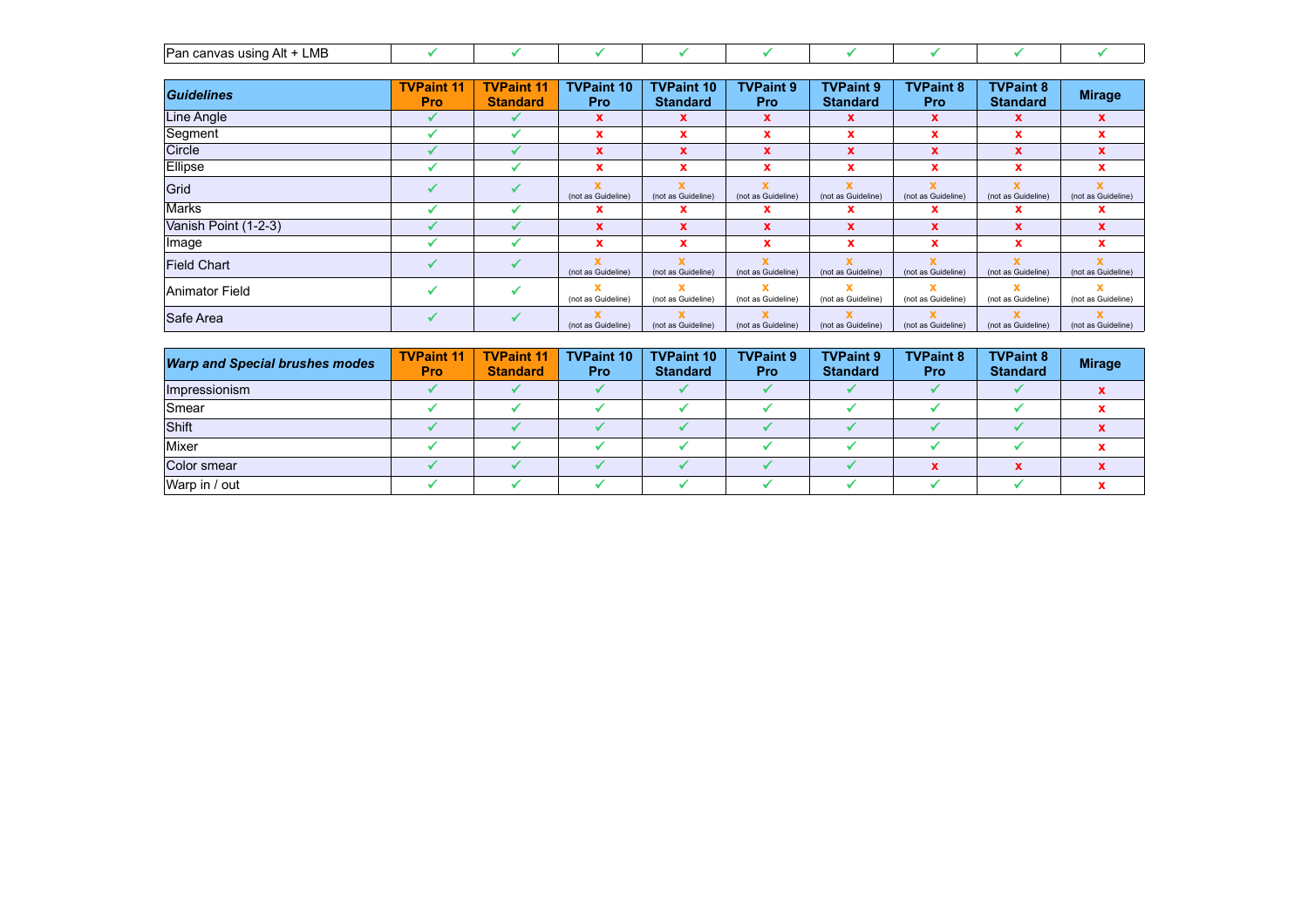#### **Animation tools**

| <b>Instances</b>                                     | <b>TVPaint 11</b><br><b>Pro</b> | <b>TVPaint 11</b><br><b>Standard</b> | <b>TVPaint 10</b><br><b>Pro</b> | <b>TVPaint 10</b><br><b>Standard</b> | <b>TVPaint 9</b><br><b>Pro</b> | <b>TVPaint 9</b><br><b>Standard</b> | <b>TVPaint 8</b><br><b>Pro</b> | <b>TVPaint 8</b><br><b>Standard</b> | <b>Mirage</b> |
|------------------------------------------------------|---------------------------------|--------------------------------------|---------------------------------|--------------------------------------|--------------------------------|-------------------------------------|--------------------------------|-------------------------------------|---------------|
| Instance Engine                                      |                                 |                                      |                                 |                                      | ✓                              |                                     |                                |                                     | $\mathbf{x}$  |
| Instance with the Cells Number display               |                                 |                                      | ✔                               |                                      | ✓                              |                                     | x                              | x                                   | x             |
| Manage exposures (add, delete etc)                   |                                 |                                      |                                 |                                      |                                |                                     |                                |                                     | $\mathbf x$   |
| Go to (next, previous, instance's head,<br>exposure) |                                 |                                      |                                 |                                      |                                |                                     |                                |                                     |               |
| Image mark                                           |                                 |                                      |                                 |                                      | ✔                              |                                     | $\mathbf{x}$                   | $\mathbf{x}$                        | x             |
| Name Instance                                        |                                 |                                      |                                 |                                      | x                              | $\mathbf x$                         | x                              | x                                   | x             |
| Name All Instances (Prefix)                          |                                 |                                      | $\mathbf x$                     | x                                    | $\mathbf x$                    | $\mathbf x$                         | $\mathbf x$                    | X                                   |               |
| Recompute Exposures                                  |                                 |                                      |                                 |                                      | V                              |                                     |                                |                                     | $\mathbf x$   |
| Repeat Images                                        |                                 |                                      | ✔                               |                                      | ✔                              |                                     | x                              | X                                   | X             |
| Repeat Images Random, Loop, Ping-<br>Pong            |                                 |                                      |                                 |                                      | x                              | $\mathbf x$                         | x                              | x                                   |               |
| Instance's sprocket                                  |                                 |                                      |                                 |                                      | ✔                              |                                     | $\mathbf x$                    | X                                   | X             |
| Auto Break Instance                                  |                                 |                                      |                                 |                                      | √                              |                                     | x                              | x                                   | $\mathbf x$   |
| Auto Create Frame                                    |                                 |                                      | ✔                               |                                      | $\mathbf{x}$                   | $\mathbf x$                         | $\mathbf x$                    | $\mathbf{x}$                        | $\mathbf x$   |
| Auto Break & Create: Layer Depending                 |                                 |                                      | $\mathbf x$                     |                                      | x                              | x                                   | x                              | x                                   | x             |
| Move / Insert / Copy image selection                 |                                 |                                      |                                 |                                      | $\mathbf x$                    | $\mathbf x$                         | $\mathbf x$                    | X                                   |               |

| <b>Light table</b>                                | <b>TVPaint 11</b><br><b>Pro</b> | <b>TVPaint 11</b><br><b>Standard</b> | <b>TVPaint 10</b><br><b>Pro</b> | <b>TVPaint 10</b><br><b>Standard</b> | <b>TVPaint 9</b><br><b>Pro</b> | <b>TVPaint 9</b><br><b>Standard</b> | <b>TVPaint 8</b><br><b>Pro</b> | <b>TVPaint 8</b><br><b>Standard</b> | <b>Mirage</b> |
|---------------------------------------------------|---------------------------------|--------------------------------------|---------------------------------|--------------------------------------|--------------------------------|-------------------------------------|--------------------------------|-------------------------------------|---------------|
| Instance / Bookmark Modes                         |                                 |                                      |                                 |                                      | ✔                              |                                     |                                | <b>x</b>                            |               |
| Image Mark Mode                                   |                                 |                                      |                                 |                                      |                                | x                                   |                                | x                                   |               |
| Image Color mode                                  |                                 |                                      |                                 |                                      |                                |                                     |                                |                                     |               |
| Gradient mode                                     |                                 |                                      |                                 |                                      |                                |                                     |                                |                                     |               |
| Color mode                                        |                                 |                                      |                                 |                                      |                                |                                     |                                |                                     |               |
| Tint mode                                         |                                 |                                      | $\mathbf x$                     | v<br>ж                               | x                              | $\mathbf x$                         |                                | x                                   |               |
| Light Table Bin                                   |                                 |                                      |                                 |                                      |                                |                                     |                                | X                                   |               |
| Light Table working with rotative<br>drawing disk |                                 |                                      |                                 |                                      | √                              |                                     |                                |                                     |               |
| Out-of-pegs                                       |                                 |                                      |                                 |                                      |                                |                                     | x                              | $\mathbf x$                         |               |
| Link Out-of-pegs positions                        |                                 |                                      |                                 |                                      | x                              | $\mathbf x$                         |                                | x                                   |               |
| Out-of-pegs values                                |                                 |                                      | X                               |                                      | $\mathbf x$                    | $\mathbf x$                         |                                | X                                   |               |

| <b>View</b>            | <b>TVPaint 11</b><br><b>Pro</b> | <b>TVPaint 11</b><br><b>Standard</b> | <b>TVPaint 10</b><br><b>Pro</b> | <b>TVPaint 10</b><br><b>Standard</b> | <b>TVPaint 9</b><br><b>Pro</b> | <b>TVPaint 9</b><br><b>Standard</b> | <b>TVPaint 8</b><br><b>Pro</b> | <b>TVPaint 8</b><br><b>Standard</b> | <b>Mirage</b> |
|------------------------|---------------------------------|--------------------------------------|---------------------------------|--------------------------------------|--------------------------------|-------------------------------------|--------------------------------|-------------------------------------|---------------|
| Laver Shaker           |                                 |                                      |                                 |                                      |                                |                                     |                                |                                     |               |
| Safe Area              | (as quidelines)                 | (as quidelines)                      |                                 |                                      |                                |                                     |                                |                                     |               |
| <b>Field Charts</b>    | (as quidelines)                 | (as quidelines)                      |                                 |                                      |                                |                                     |                                |                                     |               |
| <b>Animator Fields</b> | (as quidelines)                 | (as quidelines)                      |                                 |                                      |                                |                                     |                                |                                     |               |
| <b>Animation Disc</b>  |                                 |                                      |                                 |                                      |                                |                                     |                                |                                     |               |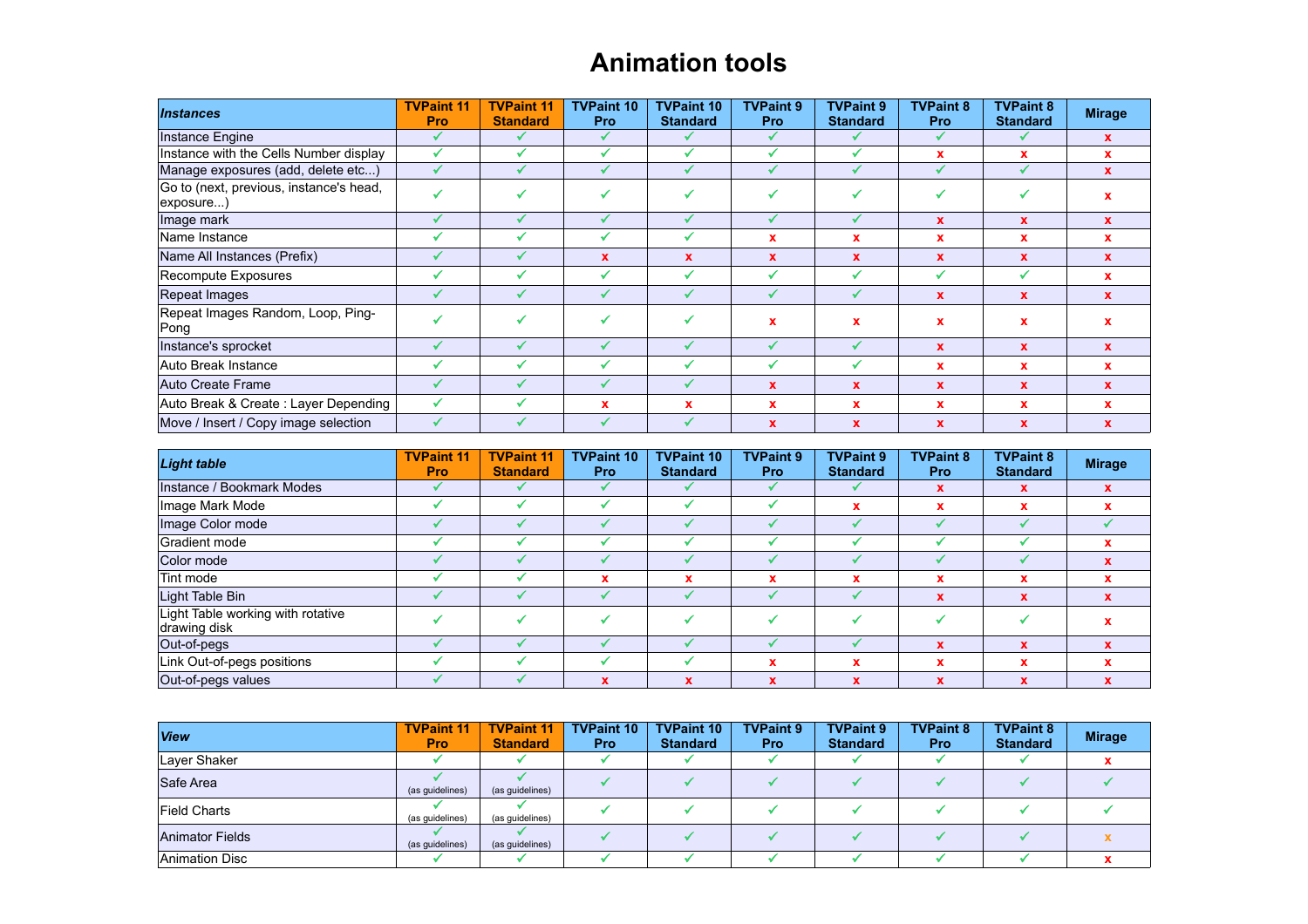| Real Time Rotative Drawing Disk         |  |  |  |  |  |
|-----------------------------------------|--|--|--|--|--|
| Invert the project preview Horizontally |  |  |  |  |  |
| and/or Vertically                       |  |  |  |  |  |
| Fit automatically the project image to  |  |  |  |  |  |
| the project window (Max 100%)           |  |  |  |  |  |
| Display current layer                   |  |  |  |  |  |
| Choose the Layer attenuation            |  |  |  |  |  |

| <b>Playback</b>                         | <b>TVPaint 11</b><br><b>Pro</b> | <b>TVPaint 11</b><br><b>Standard</b> | <b>TVPaint 10</b><br><b>Pro</b> | <b>TVPaint 10</b><br><b>Standard</b> | <b>TVPaint 9</b><br><b>Pro</b> | <b>TVPaint 9</b><br><b>Standard</b> | <b>TVPaint 8</b><br>Pro | <b>TVPaint 8</b><br><b>Standard</b> | <b>Mirage</b> |
|-----------------------------------------|---------------------------------|--------------------------------------|---------------------------------|--------------------------------------|--------------------------------|-------------------------------------|-------------------------|-------------------------------------|---------------|
| Anim playback at any rotation angle     |                                 |                                      |                                 |                                      |                                |                                     |                         |                                     |               |
| without proxy update                    |                                 |                                      |                                 |                                      |                                |                                     |                         |                                     |               |
| <b>Adaptive Proxy Mode</b>              |                                 |                                      |                                 |                                      |                                |                                     |                         |                                     | $\mathbf x$   |
| Play an animation with rotated working  |                                 |                                      |                                 |                                      |                                |                                     |                         |                                     |               |
| area                                    |                                 |                                      |                                 |                                      |                                |                                     |                         |                                     |               |
| Play an animation in navigator panel    |                                 |                                      |                                 |                                      |                                |                                     |                         |                                     | x             |
| Play an animation in FullScreen mode    |                                 |                                      |                                 |                                      |                                |                                     |                         |                                     |               |
| Real time playing information           |                                 |                                      |                                 |                                      |                                |                                     |                         |                                     |               |
| <b>Multiprocessors Proxy</b>            |                                 |                                      |                                 |                                      |                                |                                     |                         | $\mathbf{x}$                        |               |
| 25% Faster Proxy                        |                                 |                                      |                                 |                                      | x                              |                                     |                         |                                     |               |
| <b>Preview in Navigator Panel</b>       |                                 |                                      |                                 |                                      |                                |                                     |                         |                                     |               |
| Play Local sound                        |                                 |                                      |                                 |                                      |                                |                                     |                         |                                     |               |
| Play Global sound in Clip: Timeline tab |                                 | x                                    |                                 |                                      | $\mathbf{x}$                   | $\mathbf x$                         |                         | X                                   |               |
| Flip Anim: Basic                        |                                 |                                      |                                 |                                      |                                |                                     |                         |                                     |               |
| Flip Anim: Directional (to and fro)     |                                 |                                      |                                 |                                      | X                              | X                                   |                         |                                     |               |
| Flip Anim: Manually (with stylus)       |                                 |                                      |                                 |                                      | x                              |                                     |                         |                                     |               |

| <b>Misc</b>                | <b>TVPaint 11</b><br><b>Pro</b> | <b>TVPaint 11</b><br><b>Standard</b> | <b>TVPaint 10</b><br><b>Pro</b> | <b>TVPaint 10</b><br><b>Standard</b> | <b>TVPaint 9</b><br><b>Pro</b> | <b>TVPaint 9</b><br><b>Standard</b> | <b>TVPaint 8</b><br><b>Pro</b> | <b>TVPaint 8</b><br><b>Standard</b> | <b>Mirage</b> |
|----------------------------|---------------------------------|--------------------------------------|---------------------------------|--------------------------------------|--------------------------------|-------------------------------------|--------------------------------|-------------------------------------|---------------|
| Timeline Free Look Ability |                                 |                                      |                                 |                                      |                                |                                     |                                |                                     |               |
| Layer stack v.3            |                                 |                                      |                                 |                                      |                                |                                     |                                |                                     |               |
| Peg-holes registration     |                                 |                                      |                                 |                                      |                                |                                     |                                |                                     |               |
| Image mark panel           |                                 |                                      |                                 |                                      |                                |                                     |                                |                                     |               |
| Stopwatch                  |                                 |                                      |                                 |                                      |                                |                                     |                                |                                     |               |
| Flips (Panel)              |                                 |                                      |                                 |                                      |                                |                                     |                                |                                     |               |
| <b>Bookmarks</b>           |                                 |                                      |                                 |                                      |                                |                                     |                                |                                     |               |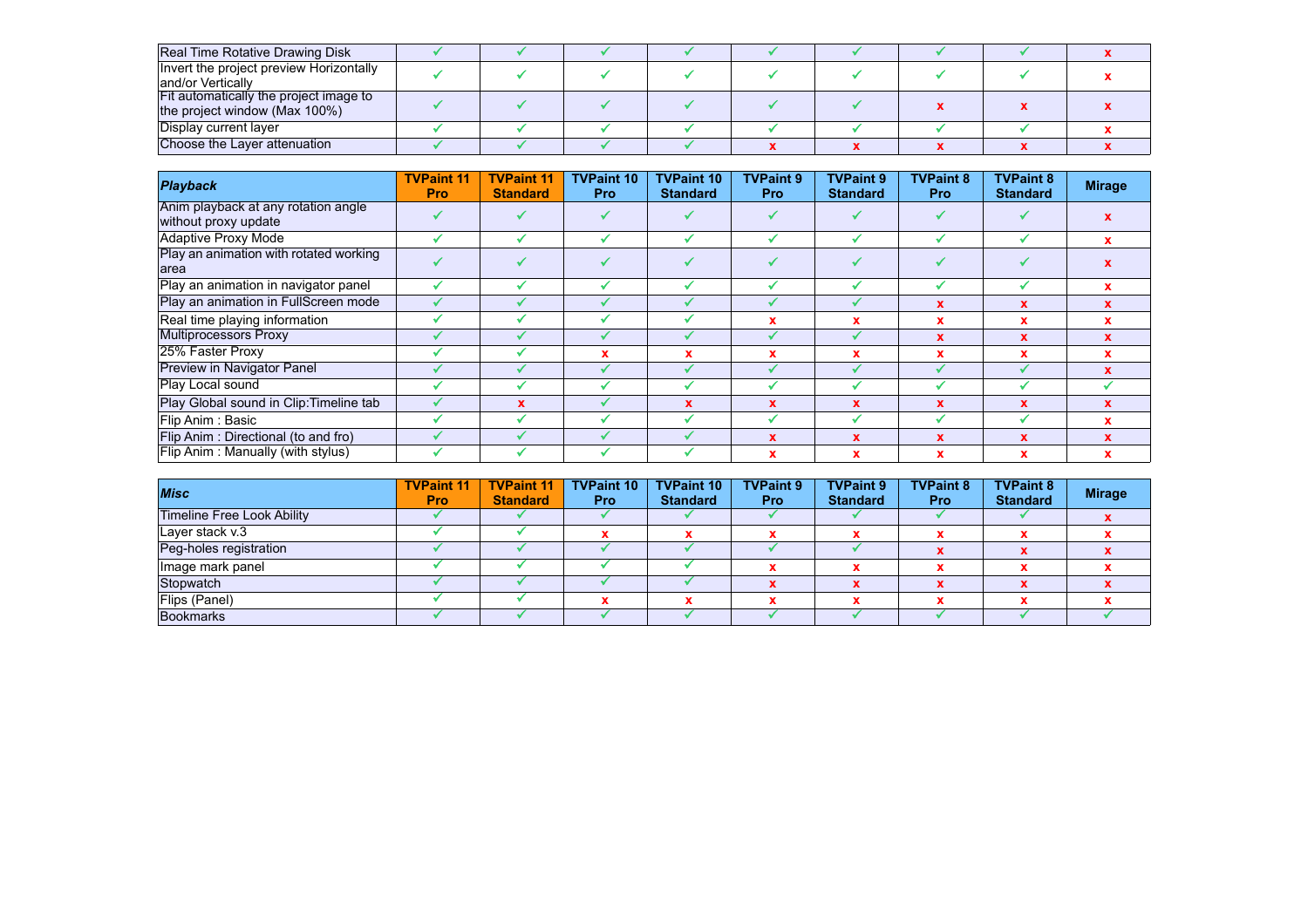# **Coloring & Texturing tools**

| <b>Floodfill options</b>                             | <b>TVPaint 11</b><br><b>Pro</b> | <b>TVPaint 11</b><br><b>Standard</b> | <b>TVPaint 10</b><br><b>Pro</b> | <b>TVPaint 10</b><br><b>Standard</b> | <b>TVPaint 9</b><br><b>Pro</b> | <b>TVPaint 9</b><br><b>Standard</b> | <b>TVPaint 8</b><br><b>Pro</b> | <b>TVPaint 8</b><br><b>Standard</b> | <b>Mirage</b> |
|------------------------------------------------------|---------------------------------|--------------------------------------|---------------------------------|--------------------------------------|--------------------------------|-------------------------------------|--------------------------------|-------------------------------------|---------------|
| Several references : layer, above, below<br>display. |                                 |                                      |                                 |                                      |                                |                                     |                                |                                     |               |
| Expand (positive value)                              |                                 |                                      |                                 |                                      |                                |                                     |                                |                                     |               |
| Expand (negative value)                              |                                 |                                      |                                 |                                      |                                |                                     |                                |                                     |               |
| Gap closer                                           |                                 |                                      |                                 |                                      |                                |                                     |                                |                                     |               |
| Range                                                |                                 |                                      |                                 |                                      |                                |                                     |                                |                                     |               |
| Auto Pick Color                                      |                                 |                                      |                                 |                                      |                                |                                     |                                |                                     |               |

| <b>Fill inside options</b>                           | <b>TVPaint 11</b><br><b>Pro</b> | <b>TVPaint 11</b><br><b>Standard</b> | <b>TVPaint 10</b><br><b>Pro</b> | <b>TVPaint 10</b><br><b>Standard</b> | <b>TVPaint 9</b><br><b>Pro</b> | <b>TVPaint 9</b><br><b>Standard</b> | <b>TVPaint 8</b><br><b>Pro</b> | <b>TVPaint 8</b><br><b>Standard</b> | <b>Mirage</b> |
|------------------------------------------------------|---------------------------------|--------------------------------------|---------------------------------|--------------------------------------|--------------------------------|-------------------------------------|--------------------------------|-------------------------------------|---------------|
| Several references : layer, above, below<br>display. |                                 |                                      |                                 |                                      |                                |                                     |                                |                                     |               |
| Expand (positive value)                              |                                 |                                      |                                 |                                      |                                |                                     |                                |                                     |               |
| Expand (negative value)                              |                                 |                                      |                                 |                                      |                                |                                     |                                |                                     |               |
| Gap closer                                           |                                 |                                      |                                 |                                      |                                |                                     |                                |                                     |               |
| Range                                                |                                 |                                      |                                 |                                      |                                |                                     |                                |                                     |               |
| Include lines                                        |                                 |                                      |                                 |                                      |                                |                                     |                                |                                     |               |

| <b>CTG Layer options</b>         | <b>TVPaint 11</b><br><b>Pro</b> | <b>TVPaint 11</b><br><b>Standard</b> | <b>TVPaint 10</b><br>Pro | <b>TVPaint 10</b><br><b>Standard</b> | <b>TVPaint 9</b><br><b>Pro</b> | <b>TVPaint 9</b><br><b>Standard</b> | <b>TVPaint 8</b><br><b>Pro</b> | <b>TVPaint 8</b><br><b>Standard</b> | <b>Mirage</b> |
|----------------------------------|---------------------------------|--------------------------------------|--------------------------|--------------------------------------|--------------------------------|-------------------------------------|--------------------------------|-------------------------------------|---------------|
| Define Sources                   |                                 |                                      | x                        |                                      | x                              |                                     |                                | x                                   |               |
| <b>Edit Colors</b>               |                                 | X                                    |                          | x                                    | $\mathbf x$                    |                                     |                                | x                                   |               |
| <b>Extract Colors separately</b> |                                 | $\mathbf x$                          |                          | x                                    | $\mathbf x$                    |                                     |                                | $\mathbf x$                         |               |
| Extract Colors in the same Layer |                                 |                                      |                          |                                      | x                              |                                     |                                | x                                   |               |
| <b>Extract with AntiAliasing</b> |                                 | ¥                                    |                          | $\mathbf x$                          | $\mathbf x$                    |                                     |                                | $\mathbf{x}$                        |               |
| Load Structure from Source       |                                 |                                      |                          |                                      | $\overline{\phantom{a}}$       |                                     |                                |                                     |               |
| Texturizer                       |                                 |                                      |                          |                                      |                                |                                     |                                |                                     |               |
| Display Squiggles                |                                 |                                      |                          | x                                    | x                              |                                     |                                |                                     |               |
| Apply changes automatically      |                                 | x                                    |                          |                                      | $\mathbf x$                    |                                     |                                | x                                   |               |
| Use Textures from Library        |                                 |                                      |                          | w<br>^                               | x                              |                                     |                                | x                                   |               |
| Use Textures from File           |                                 |                                      |                          |                                      |                                |                                     |                                |                                     |               |

| <b>Papers</b>            | <b>TVPaint 11</b><br><b>Pro</b> | <b>TVPaint 11</b><br><b>Standard</b> | <b>TVPaint 10</b><br><b>Pro</b> | <b>TVPaint 10</b><br><b>Standard</b> | <b>TVPaint 9</b><br><b>Pro</b> | <b>TVPaint 9</b><br><b>Standard</b> | <b>TVPaint 8</b><br><b>Pro</b> | <b>TVPaint 8</b><br><b>Standard</b> | <b>Mirage</b> |
|--------------------------|---------------------------------|--------------------------------------|---------------------------------|--------------------------------------|--------------------------------|-------------------------------------|--------------------------------|-------------------------------------|---------------|
| Display the folders tree |                                 |                                      |                                 |                                      |                                |                                     |                                |                                     |               |
| Invert                   |                                 |                                      |                                 |                                      |                                |                                     |                                |                                     |               |
| Sharpness                |                                 |                                      |                                 |                                      |                                |                                     |                                |                                     |               |
| Angle                    |                                 |                                      |                                 |                                      |                                |                                     |                                |                                     |               |
| <b>Size</b>              |                                 |                                      |                                 |                                      |                                |                                     |                                |                                     |               |
| Paper Management         |                                 |                                      |                                 |                                      |                                |                                     |                                |                                     |               |
| $\vert$ Flip Y / X       |                                 |                                      |                                 |                                      |                                |                                     |                                |                                     |               |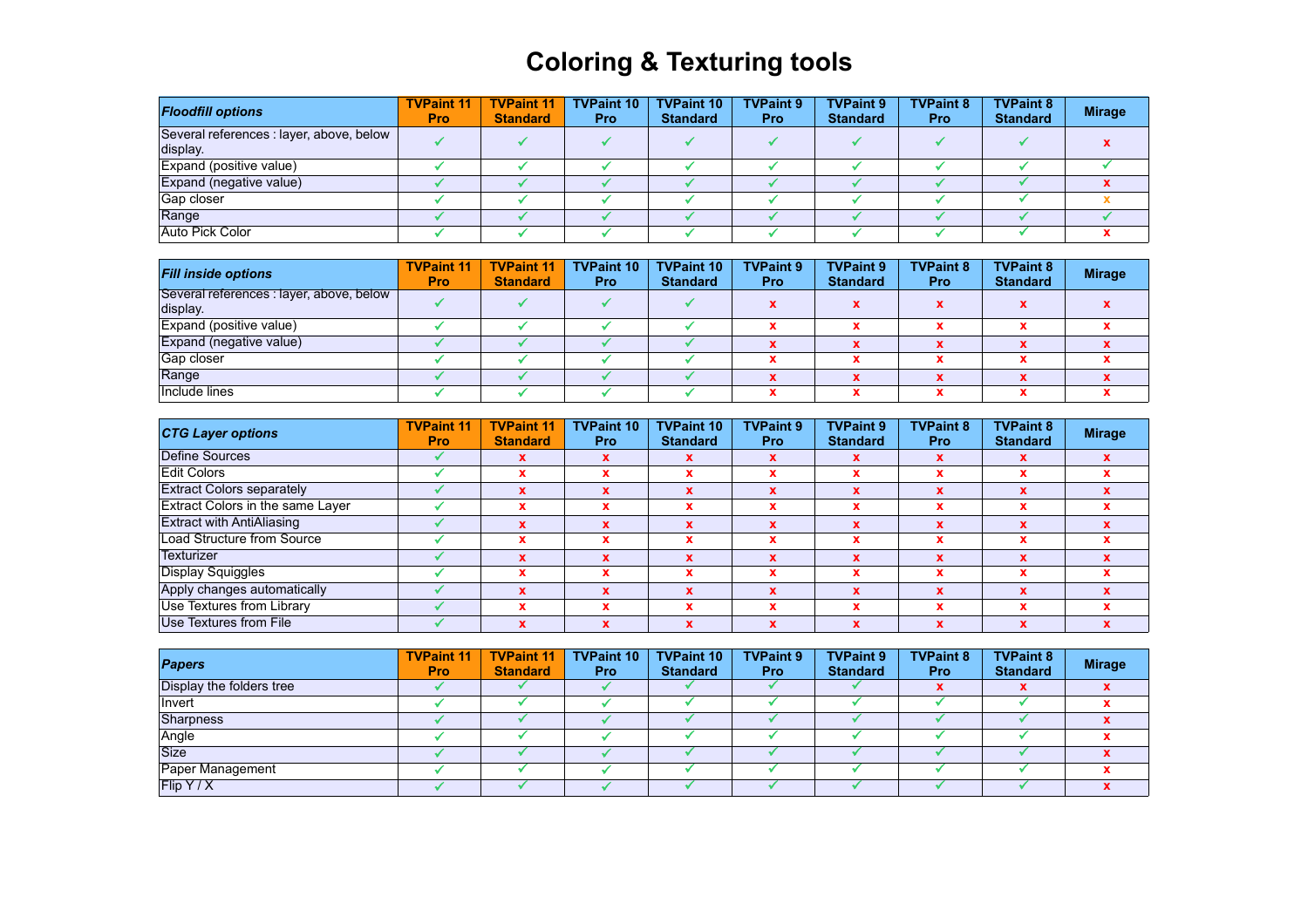# **Storyboard tools**

| <b>Manage storyboard</b>                            | <b>TVPaint 11</b><br><b>Pro</b> | <b>TVPaint 11</b><br><b>Standard</b> | <b>TVPaint 10</b><br>Pro: | <b>TVPaint 10</b><br><b>Standard</b> | <b>TVPaint 9</b><br><b>Pro</b> | <b>TVPaint 9</b><br><b>Standard</b> | <b>TVPaint 8</b><br><b>Pro</b> | <b>TVPaint 8</b><br><b>Standard</b> | <b>Mirage</b> |
|-----------------------------------------------------|---------------------------------|--------------------------------------|---------------------------|--------------------------------------|--------------------------------|-------------------------------------|--------------------------------|-------------------------------------|---------------|
| Add a scene / a clip                                |                                 |                                      |                           |                                      |                                |                                     |                                |                                     |               |
| Duplicate a scene / a clip                          |                                 |                                      |                           |                                      |                                |                                     |                                |                                     |               |
| Delete a scene / a clip                             |                                 |                                      |                           |                                      |                                |                                     |                                |                                     |               |
| Copy, cut and paste a scene / a clip                |                                 |                                      |                           |                                      |                                |                                     |                                |                                     |               |
| Merge next clip with current clip into<br>one scene |                                 |                                      |                           |                                      |                                |                                     |                                |                                     |               |
| Merge next clip with current clip into<br>one clip  |                                 |                                      |                           |                                      |                                |                                     |                                |                                     |               |
| Lock clips' position                                |                                 |                                      |                           |                                      |                                |                                     |                                |                                     |               |

| <b>Camera tool</b>                             | <b>TVPaint 11</b><br><b>Pro</b> | <b>TVPaint 11</b><br><b>Standard</b> | <b>TVPaint 10</b><br><b>Pro</b> | <b>TVPaint 10</b><br><b>Standard</b> | <b>TVPaint 9</b><br>Pro | <b>TVPaint 9</b><br><b>Standard</b> | <b>TVPaint 8</b><br><b>Pro</b> | <b>TVPaint 8</b><br><b>Standard</b> | <b>Mirage</b> |
|------------------------------------------------|---------------------------------|--------------------------------------|---------------------------------|--------------------------------------|-------------------------|-------------------------------------|--------------------------------|-------------------------------------|---------------|
| Set a Camera on a Clip                         |                                 | $\mathbf x$                          |                                 |                                      |                         | X                                   | x                              | X                                   |               |
| Edit a Camera (time, scale, position<br>Angle) |                                 |                                      |                                 | X                                    |                         | x                                   |                                | x                                   |               |
| Add Motion blur                                |                                 |                                      |                                 |                                      |                         | $\mathbf{x}$                        | x                              | x                                   |               |
| Render a Camera                                |                                 |                                      |                                 | x                                    |                         | x                                   |                                |                                     |               |
| Camera point of view                           |                                 | $\mathbf x$                          |                                 | $\mathbf x$                          |                         | $\mathbf x$                         | X                              | $\mathbf x$                         |               |
| Load/save/reset Camera path                    |                                 | x                                    |                                 | $\mathbf{v}$                         |                         | x                                   |                                |                                     |               |
| 4/3 borders                                    |                                 |                                      |                                 |                                      |                         | $\mathbf x$                         |                                | X                                   |               |
| Viewfinder                                     |                                 |                                      |                                 |                                      |                         | x                                   |                                |                                     |               |
| <b>Follow Camera</b>                           |                                 | $\mathbf x$                          | $\mathbf{x}$                    | X                                    | x                       | X                                   | X                              | $\mathbf x$                         |               |

| Save, Export, Render            | <b>TVPaint 11</b><br><b>Pro</b> | <b>TVPaint 11</b><br><b>Standard</b> | <b>TVPaint 10</b><br><b>Pro</b> | <b>TVPaint 10</b><br><b>Standard</b> | <b>TVPaint 9</b><br><b>Pro</b> | <b>TVPaint 9</b><br><b>Standard</b> | <b>TVPaint 8</b><br><b>Pro</b> | <b>TVPaint 8</b><br><b>Standard</b> | <b>Mirage</b> |
|---------------------------------|---------------------------------|--------------------------------------|---------------------------------|--------------------------------------|--------------------------------|-------------------------------------|--------------------------------|-------------------------------------|---------------|
| Export a clip                   |                                 |                                      |                                 |                                      |                                |                                     |                                |                                     |               |
| Export a storyboard             |                                 |                                      |                                 |                                      |                                |                                     |                                |                                     |               |
| Publish storyboard (PDF)        |                                 |                                      |                                 |                                      |                                |                                     |                                |                                     |               |
| Publish storyboard (HTML)       |                                 | (limited)                            |                                 | (limited)                            |                                | (limited)                           |                                |                                     |               |
| <b>Render EDL</b>               |                                 |                                      |                                 |                                      |                                |                                     |                                |                                     |               |
| Render a camera                 |                                 |                                      |                                 |                                      |                                |                                     |                                |                                     |               |
| <b>Export for Flix</b>          |                                 |                                      |                                 |                                      |                                |                                     |                                |                                     |               |
| Display number of frames in PDF |                                 |                                      |                                 |                                      |                                |                                     |                                |                                     |               |

| <b>Views</b>        | <b>TVPaint 11</b><br><b>Pro</b> | <b>TVPaint 11</b><br><b>Standard</b> | <b>TVPaint 10</b><br>Pro | <b>TVPaint 10</b><br><b>Standard</b> | <b>TVPaint 9</b><br>Pro | <b>TVPaint 9</b><br><b>Standard</b> | <b>TVPaint 8</b><br><b>Pro</b> | <b>TVPaint 8</b><br><b>Standard</b> | <b>Mirage</b> |
|---------------------|---------------------------------|--------------------------------------|--------------------------|--------------------------------------|-------------------------|-------------------------------------|--------------------------------|-------------------------------------|---------------|
| Thumbnails          |                                 |                                      |                          |                                      |                         |                                     |                                |                                     |               |
| Column              |                                 |                                      |                          |                                      |                         |                                     |                                |                                     |               |
| <b>Row</b>          |                                 |                                      |                          |                                      |                         |                                     |                                |                                     |               |
| Timeline            |                                 |                                      |                          |                                      |                         |                                     |                                |                                     |               |
| Resize clip's scale |                                 |                                      |                          |                                      |                         |                                     |                                |                                     |               |
| Animation preview   |                                 |                                      |                          |                                      |                         |                                     |                                |                                     |               |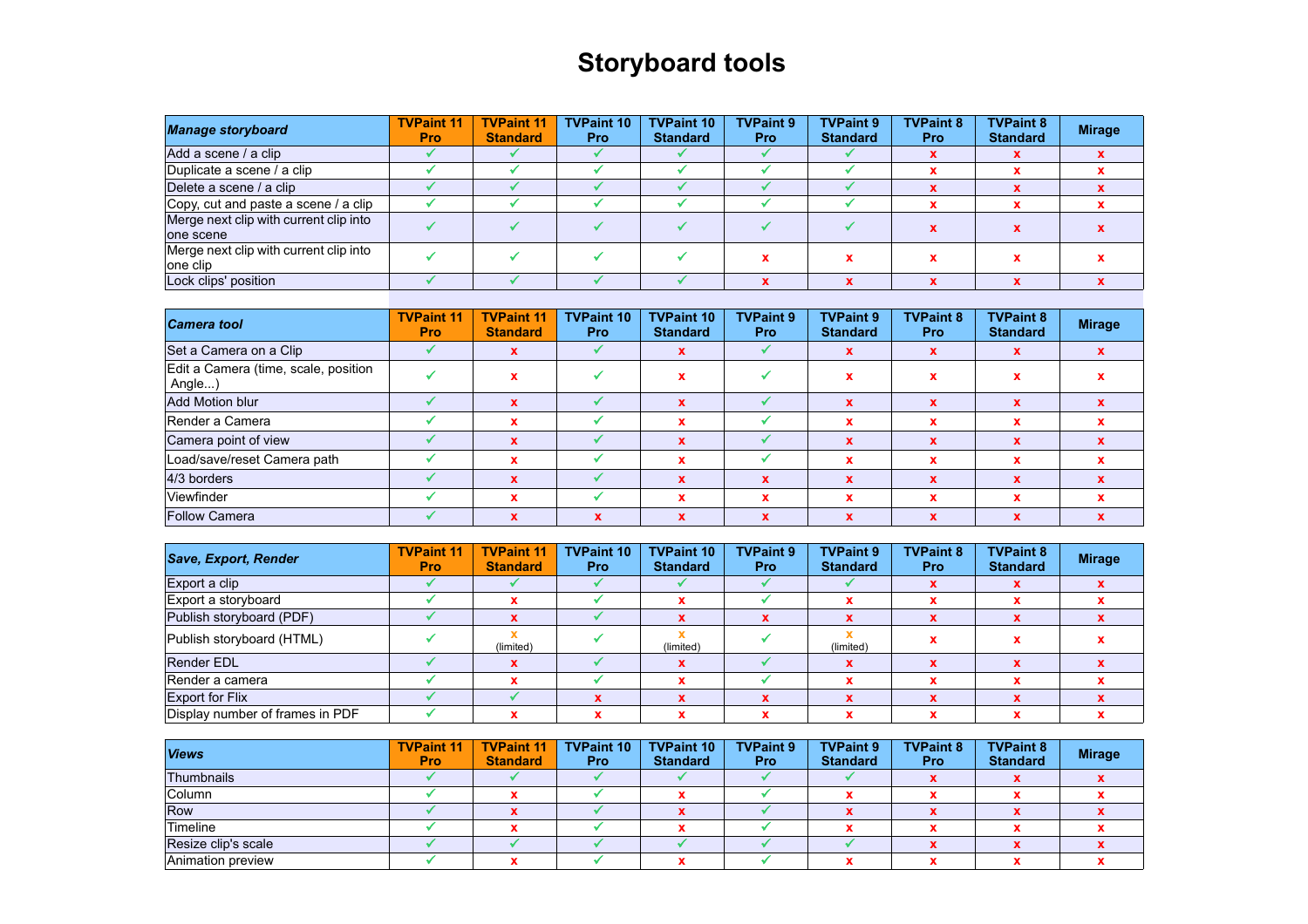| Camera preview              |  |  |  |  |  |
|-----------------------------|--|--|--|--|--|
| Read project as an animatic |  |  |  |  |  |
| Clip color groups           |  |  |  |  |  |
| Hide clip                   |  |  |  |  |  |

| <b>Others</b>                  | <b>TVPaint 11</b><br>Pro | <b>TVPaint 11</b><br><b>Standard</b> | <b>TVPaint 10</b><br><b>Pro</b> | <b>TVPaint 10</b><br><b>Standard</b> | <b>TVPaint 9</b><br><b>Pro</b> | <b>TVPaint 9</b><br><b>Standard</b> | <b>TVPaint 8</b><br><b>Pro</b> | <b>TVPaint 8</b><br><b>Standard</b> | <b>Mirage</b> |
|--------------------------------|--------------------------|--------------------------------------|---------------------------------|--------------------------------------|--------------------------------|-------------------------------------|--------------------------------|-------------------------------------|---------------|
| Add global sound               |                          |                                      |                                 |                                      |                                |                                     |                                |                                     |               |
| Global sound groups            |                          |                                      |                                 |                                      |                                |                                     |                                |                                     |               |
| Write project's notes          |                          |                                      |                                 |                                      |                                |                                     |                                |                                     |               |
| Write Action, Dialog and Notes |                          |                                      |                                 |                                      |                                |                                     |                                |                                     |               |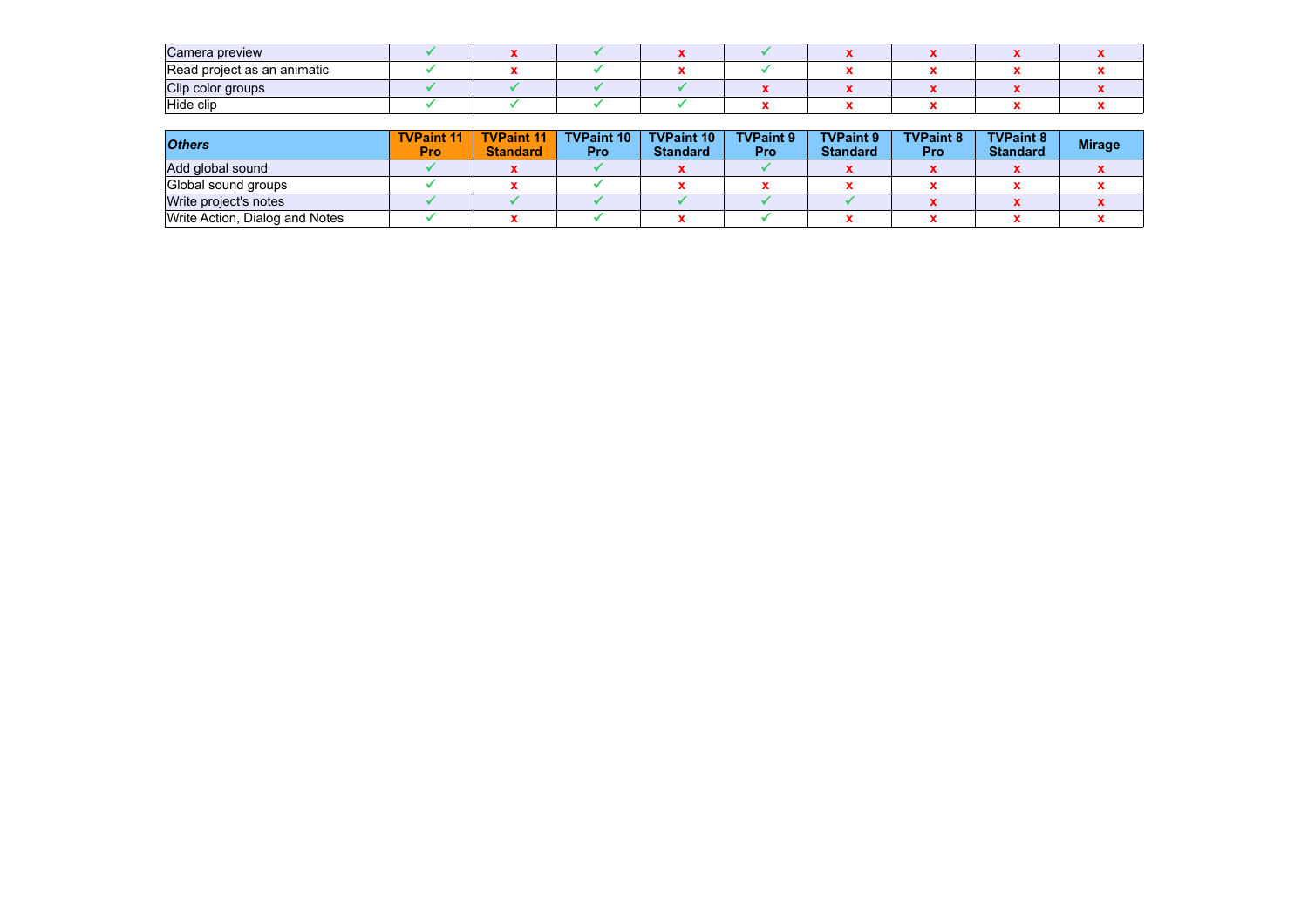## **FX Stack**

| General                             | <b>TVPaint 11</b><br><b>Pro</b> | <b>TVPaint 11</b><br><b>Standard</b> | <b>TVPaint 10</b><br><b>Pro</b> | <b>TVPaint 10</b><br><b>Standard</b> | <b>TVPaint 9</b><br><b>Pro</b> | <b>TVPaint 9</b><br><b>Standard</b> | <b>TVPaint 8</b><br><b>Pro</b> | <b>TVPaint 8</b><br><b>Standard</b> | <b>Mirage</b> |
|-------------------------------------|---------------------------------|--------------------------------------|---------------------------------|--------------------------------------|--------------------------------|-------------------------------------|--------------------------------|-------------------------------------|---------------|
| <b>FX-Stack Undo/Redo</b>           |                                 |                                      |                                 |                                      |                                |                                     |                                |                                     |               |
| <b>FX-Stack attached to project</b> |                                 |                                      |                                 |                                      |                                |                                     |                                |                                     |               |
| Play Animations in Preview Mode     |                                 |                                      |                                 |                                      |                                |                                     |                                |                                     |               |
| Hide or active HUD                  |                                 |                                      |                                 |                                      |                                |                                     |                                |                                     |               |
| Add FX : current layer              |                                 |                                      |                                 |                                      |                                |                                     |                                |                                     |               |
| Add FX : current group              |                                 |                                      |                                 |                                      |                                |                                     |                                |                                     |               |
| Add FX : all layers                 |                                 |                                      |                                 |                                      |                                | x                                   |                                |                                     |               |
| Add FX : selection                  |                                 |                                      |                                 |                                      |                                |                                     |                                |                                     |               |
| Add FX : all instances              |                                 |                                      |                                 |                                      |                                | x                                   |                                |                                     |               |
| Add FX : frames                     |                                 |                                      |                                 |                                      |                                |                                     |                                |                                     |               |
| Add FX : instance's head only       |                                 |                                      |                                 |                                      |                                |                                     | $\boldsymbol{\lambda}$         |                                     |               |

| <b>Blur effects</b> | <b>TVPaint 11</b><br><b>Pro</b> | <b>TVPaint 11</b><br><b>Standard</b> | <b>TVPaint 10</b><br><b>Pro</b> | <b>TVPaint 10</b><br><b>Standard</b> | <b>TVPaint 9</b><br><b>Pro</b> | <b>TVPaint 9</b><br><b>Standard</b> | <b>TVPaint 8</b><br><b>Pro</b> | <b>TVPaint 8</b><br><b>Standard</b> | <b>Mirage</b> |
|---------------------|---------------------------------|--------------------------------------|---------------------------------|--------------------------------------|--------------------------------|-------------------------------------|--------------------------------|-------------------------------------|---------------|
| Center              |                                 |                                      |                                 |                                      |                                |                                     |                                |                                     |               |
| Chroma              |                                 |                                      |                                 |                                      |                                |                                     |                                |                                     |               |
| Cubic               |                                 |                                      |                                 |                                      |                                |                                     |                                |                                     |               |
| Deinterlace         |                                 |                                      |                                 |                                      |                                | v                                   | $\overline{\phantom{a}}$       |                                     |               |
| Directional         |                                 |                                      |                                 |                                      |                                |                                     |                                |                                     |               |
| Gaussian            |                                 |                                      |                                 |                                      |                                |                                     |                                |                                     |               |
| Median              |                                 |                                      |                                 |                                      |                                |                                     |                                |                                     |               |
| Motion              |                                 |                                      |                                 |                                      |                                |                                     |                                |                                     |               |
| Radial              |                                 |                                      |                                 |                                      |                                |                                     |                                |                                     |               |

| <b>Color effects</b>               | <b>TVPaint 11</b><br><b>Pro</b> | <b>TVPaint 11</b><br><b>Standard</b> | <b>TVPaint 10</b><br><b>Pro</b> | <b>TVPaint 10</b><br><b>Standard</b> | <b>TVPaint 9</b><br><b>Pro</b> | <b>TVPaint 9</b><br><b>Standard</b> | <b>TVPaint 8</b><br><b>Pro</b> | <b>TVPaint 8</b><br><b>Standard</b> | <b>Mirage</b>          |
|------------------------------------|---------------------------------|--------------------------------------|---------------------------------|--------------------------------------|--------------------------------|-------------------------------------|--------------------------------|-------------------------------------|------------------------|
| <b>Black &amp; White Converter</b> |                                 |                                      |                                 |                                      |                                |                                     |                                |                                     |                        |
| Color adjust                       |                                 |                                      |                                 |                                      |                                |                                     |                                |                                     |                        |
| Color eraser                       |                                 |                                      |                                 |                                      |                                |                                     |                                |                                     |                        |
| Color replacer                     |                                 | ┙                                    | w                               |                                      | (not the same FX)              | (not the same FX)                   | (not the same FX)              | (not the same FX)                   | x<br>(not the same FX) |
| <b>Curves</b>                      |                                 |                                      |                                 |                                      |                                |                                     |                                |                                     |                        |
| Expand                             |                                 | x                                    |                                 |                                      | x                              | x                                   |                                |                                     |                        |
| Histogram                          |                                 |                                      |                                 |                                      |                                |                                     |                                |                                     |                        |
| Image Source                       |                                 |                                      |                                 |                                      |                                |                                     |                                |                                     |                        |
| Line colorize                      |                                 | $\mathbf x$                          |                                 | X                                    | $\mathbf x$                    | $\mathbf x$                         | $\mathbf x$                    | X                                   |                        |
| Scan cleaner                       |                                 |                                      |                                 |                                      |                                |                                     |                                |                                     |                        |
| Sliders                            |                                 |                                      |                                 |                                      |                                |                                     |                                |                                     |                        |
| Tint replacer                      |                                 |                                      |                                 |                                      | x                              | x                                   | x                              | ×                                   | x                      |

| <b>Distortion effects</b> | <b>TVPaint 11</b><br>Pro | <b>TVPaint 11</b><br><b>Standard</b> | <b>TVPaint 10</b><br>Pro | <b>TVPaint 10</b><br><b>Standard</b> | <b>TVPaint 9</b><br>Pro | <b>TVPaint 9</b><br><b>Standard</b> | <b>TVPaint 8</b><br>Pro | <b>TVPaint 8</b><br><b>Standard</b> | <b>Mirage</b> |
|---------------------------|--------------------------|--------------------------------------|--------------------------|--------------------------------------|-------------------------|-------------------------------------|-------------------------|-------------------------------------|---------------|
| Bump                      |                          |                                      |                          |                                      |                         |                                     |                         |                                     |               |
| Displacement Mapping      |                          |                                      |                          |                                      |                         |                                     |                         |                                     |               |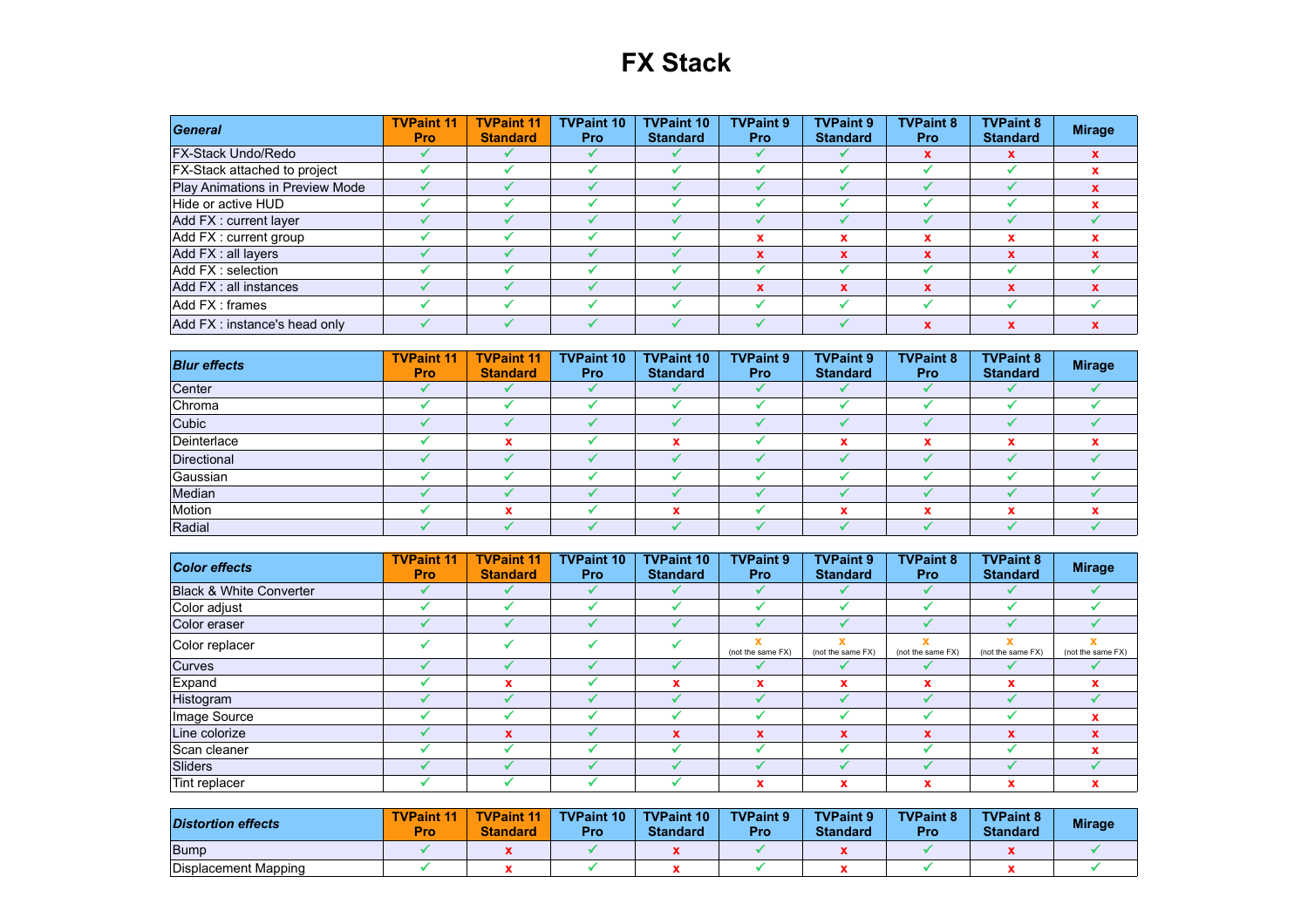| Flip                                 |  |  |  |  |  |
|--------------------------------------|--|--|--|--|--|
| Kaleidoscope                         |  |  |  |  |  |
| Mirror                               |  |  |  |  |  |
| Optical Flow<br>Perspective 4 points |  |  |  |  |  |
|                                      |  |  |  |  |  |
| Tornado                              |  |  |  |  |  |
| Warp grid                            |  |  |  |  |  |
|                                      |  |  |  |  |  |

| <b>Key effects</b> | <b>TVPaint 11</b><br><b>Pro</b> | <b>TVPaint 11</b><br><b>Standard</b> | <b>TVPaint 10</b><br><b>Pro</b> | <b>TVPaint 10</b><br><b>Standard</b> | <b>TVPaint 9</b><br><b>Pro</b> | <b>TVPaint 9</b><br><b>Standard</b> | <b>TVPaint 8</b><br><b>Pro</b> | <b>TVPaint 8</b><br><b>Standard</b> | <b>Mirage</b> |
|--------------------|---------------------------------|--------------------------------------|---------------------------------|--------------------------------------|--------------------------------|-------------------------------------|--------------------------------|-------------------------------------|---------------|
| Luma keyer         |                                 |                                      |                                 |                                      |                                |                                     |                                |                                     |               |
| Color keyer        |                                 |                                      |                                 |                                      |                                |                                     |                                |                                     |               |
| Chroma keyer       |                                 |                                      |                                 |                                      |                                |                                     |                                |                                     |               |
| Cross kever        |                                 |                                      |                                 |                                      |                                |                                     |                                |                                     |               |
| Alpha control      |                                 | ́                                    |                                 |                                      |                                |                                     |                                |                                     |               |
| Advanced keyer     |                                 |                                      |                                 |                                      |                                |                                     |                                |                                     |               |

| <b>Motion effects</b>                                  | <b>TVPaint 11</b><br><b>Pro</b> | <b>TVPaint 11</b><br><b>Standard</b> | <b>TVPaint 10</b><br><b>Pro</b> | <b>TVPaint 10</b><br><b>Standard</b> | <b>TVPaint 9</b><br><b>Pro</b> | <b>TVPaint 9</b><br><b>Standard</b> | <b>TVPaint 8</b><br><b>Pro</b> | <b>TVPaint 8</b><br><b>Standard</b> | <b>Mirage</b> |
|--------------------------------------------------------|---------------------------------|--------------------------------------|---------------------------------|--------------------------------------|--------------------------------|-------------------------------------|--------------------------------|-------------------------------------|---------------|
| Keyframer                                              |                                 |                                      |                                 |                                      |                                |                                     |                                |                                     |               |
| Keyframer SubPixel drawing modes<br>(None/Medium/Best) |                                 |                                      |                                 |                                      |                                |                                     |                                |                                     |               |
| Shaker                                                 |                                 |                                      |                                 |                                      |                                |                                     |                                |                                     |               |
| Stabilization 1 point                                  |                                 |                                      |                                 |                                      |                                |                                     |                                |                                     |               |
| Stabilization 2 points                                 |                                 |                                      |                                 |                                      |                                |                                     |                                |                                     |               |
| Multiplane Camera                                      |                                 |                                      |                                 |                                      |                                |                                     |                                |                                     |               |

| <b>Paint effects</b> | <b>TVPaint</b><br>$\mathbf{11}$<br><b>Pro</b> | <b>TVPaint 11</b><br><b>Standard</b> | <b>TVPaint 10</b><br>Pro | <b>TVPaint 10</b><br><b>Standard</b> | <b>TVPaint 9</b><br>Pro | <b>TVPaint 9</b><br><b>Standard</b> | <b>TVPaint 8</b><br>Pro | <b>TVPaint 8</b><br><b>Standard</b> | <b>Mirage</b> |
|----------------------|-----------------------------------------------|--------------------------------------|--------------------------|--------------------------------------|-------------------------|-------------------------------------|-------------------------|-------------------------------------|---------------|
| Auto-paint           |                                               |                                      |                          |                                      |                         |                                     |                         |                                     |               |

| <b>Rendering effects</b>  | <b>TVPaint 11</b><br>Pro | <b>TVPaint 11</b><br><b>Standard</b> | <b>TVPaint 10</b><br><b>Pro</b> | <b>TVPaint 10</b><br><b>Standard</b> | <b>TVPaint 9</b><br>Pro | <b>TVPaint 9</b><br><b>Standard</b> | <b>TVPaint 8</b><br><b>Pro</b> | <b>TVPaint 8</b><br><b>Standard</b> | <b>Mirage</b> |
|---------------------------|--------------------------|--------------------------------------|---------------------------------|--------------------------------------|-------------------------|-------------------------------------|--------------------------------|-------------------------------------|---------------|
| Background generator      |                          |                                      | ✔                               |                                      | ✔                       |                                     |                                |                                     |               |
| Brush Spreading           |                          | x                                    | $\mathbf x$                     | x                                    | x                       | x                                   | X                              | x                                   | x             |
| Healing tracker           |                          | $\mathbf{x}$                         |                                 | $\mathbf x$                          |                         | x                                   |                                | $\mathbf x$                         | $\mathbf{x}$  |
| Inlay Texture             |                          | $\mathbf x$                          | $\mathbf x$                     | x                                    | x                       | x                                   | X                              |                                     | x             |
| Lens Flare                |                          |                                      |                                 |                                      |                         |                                     |                                |                                     | x             |
| Lighting                  |                          |                                      |                                 |                                      |                         |                                     |                                |                                     |               |
| <b>Multiline text</b>     |                          | $\mathbf x$                          |                                 | $\mathbf x$                          |                         | x                                   |                                | X                                   | x             |
| Particle Generator        |                          |                                      |                                 |                                      |                         |                                     |                                |                                     |               |
| Pattern Generator         |                          | $\mathbf x$                          |                                 | $\mathbf{x}$                         |                         | x                                   |                                | X                                   | $\mathbf x$   |
| Perlin noise              |                          | x                                    |                                 | x                                    |                         | x                                   |                                |                                     |               |
| Plasma                    |                          | $\mathbf{x}$                         |                                 | $\mathbf{x}$                         |                         | $\mathbf x$                         |                                | x                                   |               |
| Rototracking              |                          | $\mathbf x$                          |                                 | x                                    |                         | x                                   |                                |                                     |               |
| Simple text               |                          | $\mathbf x$                          |                                 | $\mathbf x$                          |                         | X                                   |                                | X                                   |               |
| <b>Timecode Generator</b> |                          |                                      |                                 |                                      |                         |                                     |                                |                                     |               |
| <b>Volumetric light</b>   |                          | X                                    |                                 | 74.4                                 |                         | X                                   |                                |                                     |               |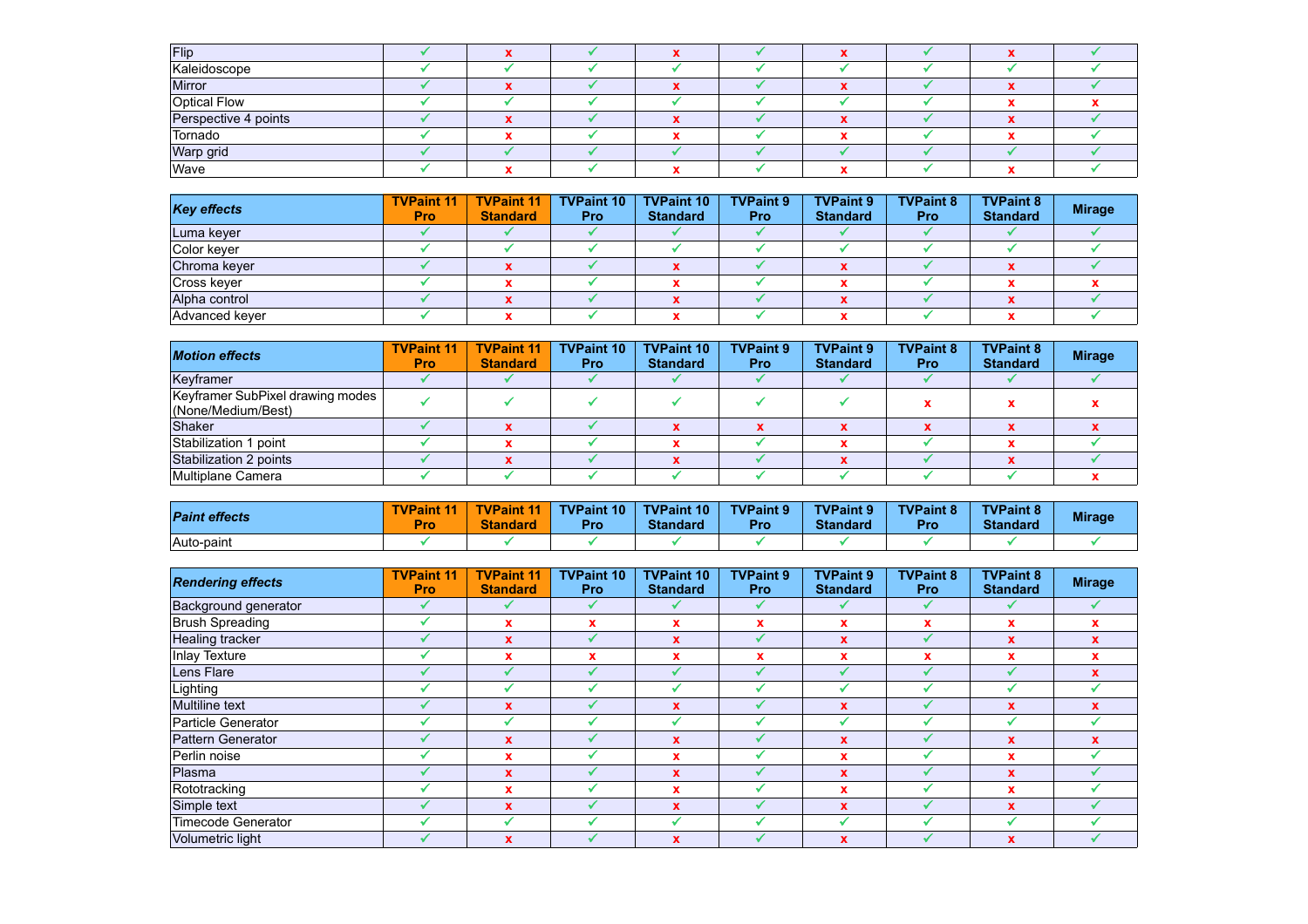| <b>Stylize effects</b> | <b>TVPaint 11</b><br>Pro | <b>TVPaint 11</b><br><b>Standard</b> | <b>TVPaint 10</b><br><b>Pro</b> | <b>TVPaint 10</b><br><b>Standard</b> | <b>TVPaint 9</b><br>Pro | <b>TVPaint 9</b><br><b>Standard</b> | <b>TVPaint 8</b><br>Pro | <b>TVPaint 8</b><br><b>Standard</b> | <b>Mirage</b>             |
|------------------------|--------------------------|--------------------------------------|---------------------------------|--------------------------------------|-------------------------|-------------------------------------|-------------------------|-------------------------------------|---------------------------|
| <b>Bevel</b>           | $\checkmark$             | $\checkmark$                         | ✔                               | ✓                                    | ✔                       | ✔                                   | ✔                       | ✔                                   | ✓                         |
| Blender                | $\checkmark$             | $\checkmark$                         | ✔                               | $\checkmark$                         | $\checkmark$            | $\checkmark$                        |                         | ✓                                   |                           |
| Bloom                  |                          | $\checkmark$                         |                                 |                                      |                         | ✔                                   |                         |                                     |                           |
| Border                 |                          | ✓                                    | ✔                               | ✔                                    | $\checkmark$            | ✓                                   |                         | ✓                                   | $\boldsymbol{\mathsf{x}}$ |
| Color range            | $\checkmark$             | $\checkmark$                         | ✓                               | ✔                                    | $\checkmark$            | ✔                                   | √                       | ✔                                   | $\checkmark$              |
| Convolve               | (13x13 max)              | x                                    | (13x13 max)                     | x                                    | (13x13 max)             | $\boldsymbol{\mathsf{x}}$           | (13x13 max)             | $\mathbf x$                         | $(5x5 \text{ max})$       |
| Drop Shadow            |                          | ✔                                    |                                 | ✔                                    |                         | ✔                                   |                         | $\checkmark$                        |                           |
| Erode                  | $\checkmark$             | $\checkmark$                         | ✔                               | $\checkmark$                         | $\checkmark$            | $\checkmark$                        | $\checkmark$            | $\checkmark$                        |                           |
| Glow                   | $\checkmark$             | $\checkmark$                         | ✔                               |                                      | $\checkmark$            | ✔                                   |                         |                                     |                           |
| Grain                  |                          | $\checkmark$                         |                                 |                                      | $\checkmark$            | $\checkmark$                        |                         |                                     |                           |
| Half tone              |                          | ✓                                    | ✔                               |                                      | ✓                       | $\checkmark$                        |                         |                                     |                           |
| Lumix                  | $\checkmark$             | $\checkmark$                         | ✔                               | ✔                                    | ✔                       | $\checkmark$                        | $\checkmark$            | ✔                                   |                           |
| Mosaic                 | $\checkmark$             | ✓                                    | ✔                               | ✔                                    | ✔                       | ✔                                   | ✔                       | ✔                                   |                           |
| Negative               | $\checkmark$             | $\checkmark$                         | ✔                               | $\checkmark$                         | $\checkmark$            | $\checkmark$                        | $\checkmark$            | ✔                                   |                           |
| Noise                  | $\checkmark$             | $\checkmark$                         | ✔                               |                                      | $\checkmark$            | $\checkmark$                        |                         |                                     |                           |
| Posterize              |                          | $\checkmark$                         | $\checkmark$                    | $\checkmark$                         | $\checkmark$            | $\checkmark$                        |                         | $\checkmark$                        |                           |
| Print                  |                          | $\checkmark$                         | ✔                               | $\checkmark$                         | ✔                       | ✔                                   |                         |                                     |                           |
| Solarize               |                          | ✔                                    |                                 |                                      | $\checkmark$            | ✔                                   |                         |                                     |                           |
| Toon shading           |                          |                                      |                                 |                                      |                         |                                     |                         |                                     | $\mathbf x$               |

| <b>Transition effects</b> | <b>TVPaint 11</b><br>Pro | <b>TVPaint 11</b><br><b>Standard</b> | <b>TVPaint 10</b><br><b>Pro</b> | <b>TVPaint 10</b><br><b>Standard</b> | <b>TVPaint 9</b><br><b>Pro</b> | <b>TVPaint 9</b><br><b>Standard</b> | <b>TVPaint 8</b><br><b>Pro</b> | <b>TVPaint 8</b><br><b>Standard</b> | <b>Mirage</b> |
|---------------------------|--------------------------|--------------------------------------|---------------------------------|--------------------------------------|--------------------------------|-------------------------------------|--------------------------------|-------------------------------------|---------------|
| Blind                     |                          |                                      |                                 |                                      |                                |                                     |                                |                                     |               |
| Block                     |                          |                                      |                                 |                                      |                                |                                     |                                |                                     |               |
| Classic transition        |                          |                                      |                                 |                                      |                                |                                     |                                |                                     |               |
| Fade transition           |                          |                                      |                                 |                                      |                                |                                     |                                |                                     |               |
| Page turn transition      |                          |                                      |                                 |                                      |                                |                                     |                                |                                     |               |
| Rotary transition         |                          |                                      |                                 |                                      |                                |                                     |                                |                                     |               |
| Slide transition          |                          |                                      |                                 |                                      |                                |                                     |                                |                                     |               |

| <b>Sources</b>  | <b>TVPaint 11</b><br><b>Pro</b> | <b>TVPaint 11</b><br><b>Standard</b> | <b>TVPaint 10</b><br><b>Pro</b> | <b>TVPaint 10</b><br><b>Standard</b> | <b>TVPaint 9</b><br><b>Pro</b> | <b>TVPaint 9</b><br><b>Standard</b> | <b>TVPaint 8</b><br><b>Pro</b> | <b>TVPaint 8</b><br><b>Standard</b> | <b>Mirage</b> |
|-----------------|---------------------------------|--------------------------------------|---------------------------------|--------------------------------------|--------------------------------|-------------------------------------|--------------------------------|-------------------------------------|---------------|
| <b>FX Stack</b> |                                 |                                      |                                 |                                      |                                |                                     |                                |                                     |               |
| Current Layer   |                                 |                                      |                                 |                                      |                                |                                     |                                |                                     |               |
| Display         |                                 | s                                    |                                 | ◢                                    | s                              | $\checkmark$                        |                                |                                     |               |
| Spare           |                                 |                                      |                                 |                                      |                                |                                     |                                |                                     |               |
| Paper           |                                 |                                      |                                 |                                      |                                | M                                   |                                |                                     |               |
| Library Image   |                                 | x                                    | x                               | x                                    | x                              | x                                   | x                              | x                                   |               |
| Custom Brush    |                                 |                                      |                                 |                                      |                                |                                     |                                |                                     |               |
| Layer           |                                 | - 4                                  | -4                              |                                      | -4                             | ◢                                   |                                |                                     |               |
| Clip            |                                 |                                      |                                 |                                      |                                |                                     | $\mathbf x$                    | $\mathbf{x}$                        |               |
| Project         |                                 |                                      |                                 |                                      |                                |                                     |                                |                                     |               |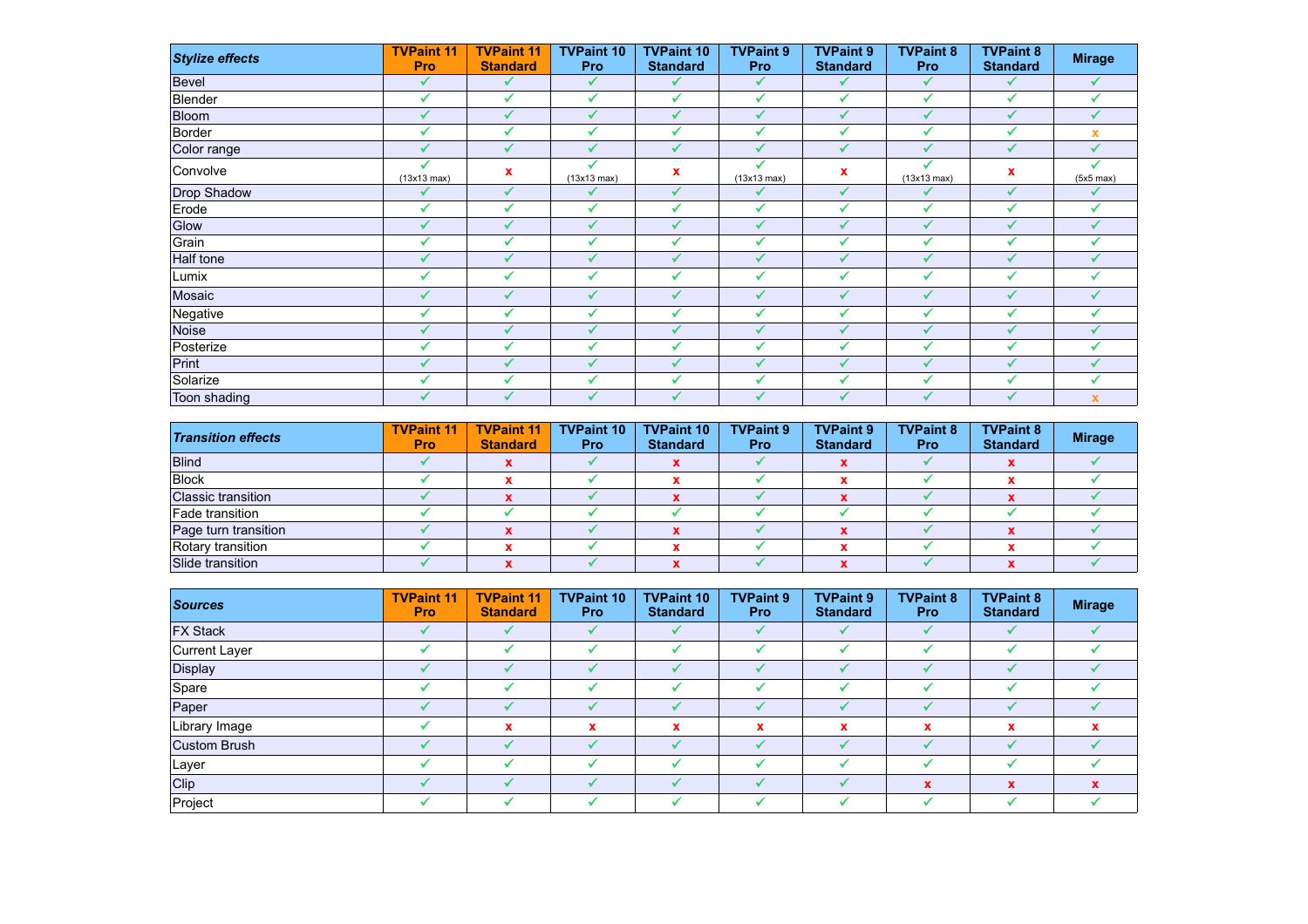## **Others**

| General                                                          | <b>TVPaint 11</b><br><b>Pro</b> | <b>TVPaint 11</b><br><b>Standard</b> | <b>TVPaint 10</b><br><b>Pro</b> | <b>TVPaint 10</b><br><b>Standard</b> | <b>TVPaint 9</b><br><b>Pro</b> | <b>TVPaint 9</b><br><b>Standard</b> | <b>TVPaint 8</b><br><b>Pro</b> | <b>TVPaint 8</b><br><b>Standard</b> | <b>Mirage</b> |
|------------------------------------------------------------------|---------------------------------|--------------------------------------|---------------------------------|--------------------------------------|--------------------------------|-------------------------------------|--------------------------------|-------------------------------------|---------------|
| Export projects : each project keeps<br>its last export settings |                                 |                                      |                                 |                                      |                                |                                     |                                |                                     |               |
| Stroke recorder                                                  |                                 |                                      |                                 |                                      |                                |                                     |                                |                                     | x             |
| Drawing recorder                                                 |                                 |                                      |                                 |                                      |                                |                                     |                                |                                     | x             |
| Project infos from title bar                                     |                                 |                                      |                                 |                                      |                                |                                     |                                |                                     |               |
| <b>Templates</b>                                                 |                                 |                                      |                                 |                                      |                                |                                     |                                |                                     | x             |
| Multi configurations                                             |                                 | x                                    |                                 |                                      |                                | x                                   |                                |                                     |               |
| Ten last loaded files available                                  |                                 |                                      |                                 |                                      |                                |                                     |                                |                                     | $\mathbf x$   |
| Manage more than 2GB of ram                                      |                                 |                                      |                                 |                                      |                                |                                     |                                |                                     | x             |
| Manage more than 3,2GB of ram                                    |                                 | x                                    | v                               | $\mathbf x$                          | x                              | x                                   | x                              |                                     | $\mathbf x$   |
| George functions                                                 | ~1450                           | ~1450                                | ~1400                           | ~1400                                | ~14.350                        | ~14.350                             | ~275                           | ~275                                | ~200          |
| Custom panels                                                    |                                 |                                      | مہ                              |                                      |                                |                                     | x                              | x                                   | x             |
| CTRL key while drawing                                           |                                 |                                      |                                 |                                      |                                |                                     | X                              | x                                   | x             |
| Search Engine                                                    |                                 |                                      | x                               | x                                    | x                              | x                                   |                                |                                     | x             |

| Sound                                                            | <b>TVPaint 11</b><br><b>Pro</b> | <b>TVPaint 11</b><br><b>Standard</b> | <b>TVPaint 10</b><br><b>Pro</b> | <b>TVPaint 10</b><br><b>Standard</b> | <b>TVPaint 9</b><br><b>Pro</b> | <b>TVPaint 9</b><br><b>Standard</b> | <b>TVPaint 8</b><br><b>Pro</b> | <b>TVPaint 8</b><br><b>Standard</b> | <b>Mirage</b> |
|------------------------------------------------------------------|---------------------------------|--------------------------------------|---------------------------------|--------------------------------------|--------------------------------|-------------------------------------|--------------------------------|-------------------------------------|---------------|
| Multiple audio tracks                                            |                                 | x                                    |                                 | x                                    |                                | X                                   | $\mathbf x$                    | $\mathbf x$                         |               |
| File history                                                     |                                 | x                                    |                                 | x                                    |                                | $\mathbf x$                         | x                              | x                                   |               |
| Change size of the audio area                                    |                                 |                                      |                                 |                                      |                                |                                     |                                |                                     |               |
| Select scrub duration                                            |                                 |                                      |                                 |                                      |                                |                                     |                                |                                     |               |
| Comments for lip-sync                                            |                                 | J                                    |                                 |                                      |                                |                                     | $\mathbf x$                    | $\mathbf{x}$                        |               |
| Undo / redo                                                      |                                 |                                      |                                 |                                      |                                | x                                   | x                              | x                                   |               |
| Fade-in / fade out                                               |                                 |                                      |                                 |                                      |                                | $\mathbf x$                         | $\mathbf x$                    | $\mathbf{x}$                        |               |
| Cut / copy                                                       |                                 | x                                    |                                 | x                                    |                                | x                                   | $\mathbf x$                    | x                                   |               |
| Global sound in the project tab                                  |                                 | X                                    |                                 | X                                    |                                | $\mathbf x$                         | $\mathbf{x}$                   | x                                   |               |
| Sound groups                                                     |                                 | x                                    |                                 | x                                    | $\mathbf x$                    | ×                                   | $\mathbf x$                    | x                                   |               |
| Move anim layer and sound layer<br>from the same group with CTRL |                                 | $\mathbf{x}$                         |                                 | $\mathbf x$                          | x                              | $\mathbf x$                         | x                              |                                     |               |

| <b>Export formats</b> | <b>TVPaint 11</b><br><b>Pro</b> | <b>TVPaint 11</b><br><b>Standard</b> | <b>TVPaint 10</b><br><b>Pro</b> | <b>TVPaint 10</b><br><b>Standard</b> | <b>TVPaint 9</b><br><b>Pro</b> | <b>TVPaint 9</b><br><b>Standard</b> | <b>TVPaint 8</b><br><b>Pro</b> | <b>TVPaint 8</b><br><b>Standard</b> | <b>Mirage</b> |
|-----------------------|---------------------------------|--------------------------------------|---------------------------------|--------------------------------------|--------------------------------|-------------------------------------|--------------------------------|-------------------------------------|---------------|
| avi                   |                                 |                                      |                                 |                                      | Windows only                   | Windows only                        | Windows only                   | Windows only                        | Windows only  |
| .mov                  |                                 |                                      |                                 |                                      |                                |                                     |                                |                                     |               |
| .dpi                  |                                 |                                      |                                 |                                      |                                |                                     |                                |                                     |               |
| dpx                   |                                 |                                      |                                 |                                      |                                |                                     | $\mathbf x$                    | v                                   |               |
| .gif                  |                                 |                                      |                                 |                                      |                                |                                     |                                |                                     |               |
| .fli                  |                                 |                                      |                                 |                                      |                                |                                     |                                |                                     |               |
| .png                  |                                 |                                      |                                 |                                      |                                |                                     |                                |                                     |               |
| .pcx                  |                                 |                                      |                                 |                                      |                                |                                     |                                |                                     |               |
| .ras                  |                                 |                                      |                                 |                                      |                                |                                     |                                |                                     |               |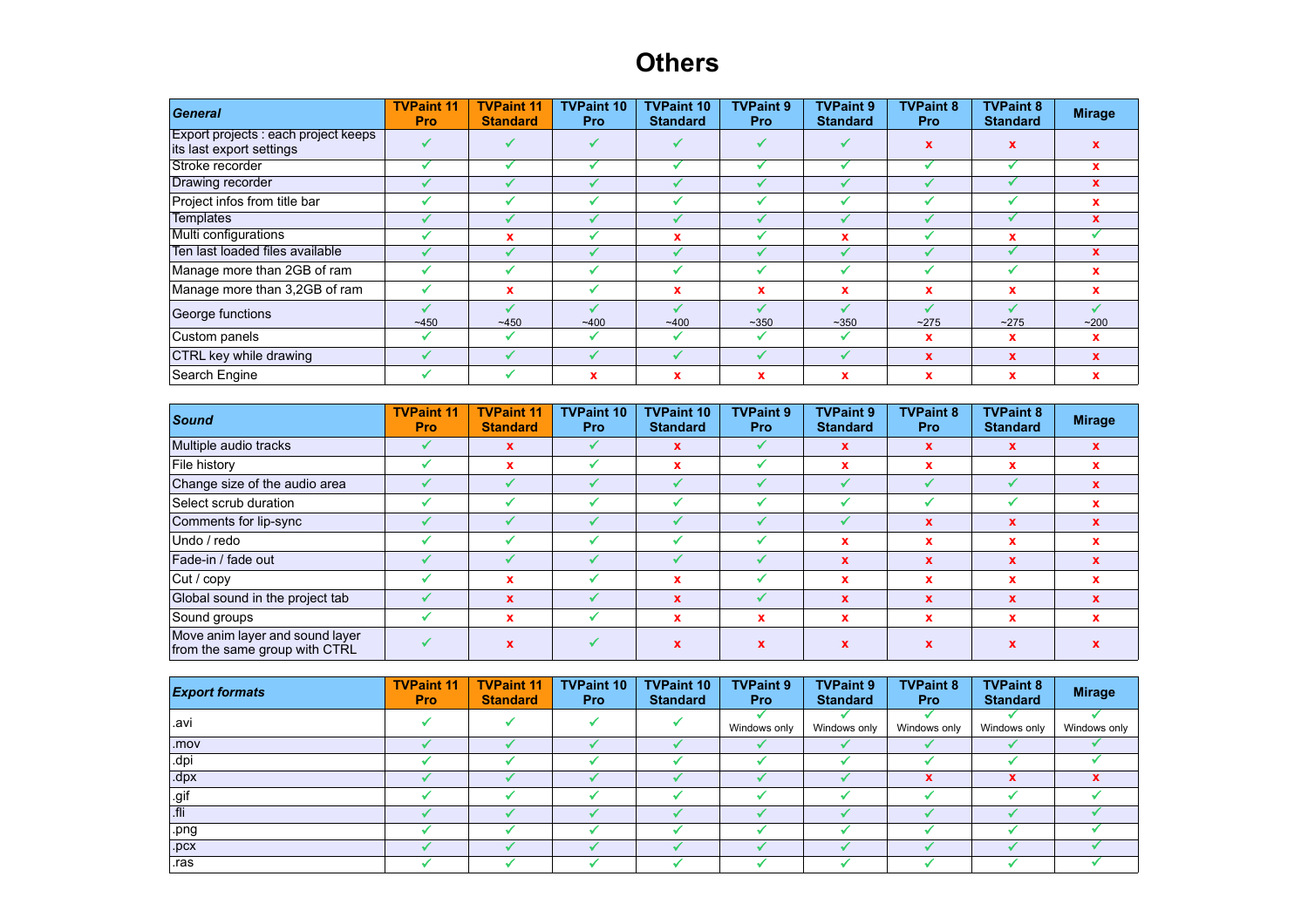| .psd                    |            |                           |            |              | . A                       |                      |                           |             |             |
|-------------------------|------------|---------------------------|------------|--------------|---------------------------|----------------------|---------------------------|-------------|-------------|
| $\overline{\text{tga}}$ |            |                           |            |              |                           |                      |                           |             |             |
| .jpg                    |            | ✔                         |            |              | J                         |                      |                           |             |             |
| $l$ .bmp                |            |                           |            |              |                           |                      |                           |             |             |
| .ilbm                   |            | ✔                         |            |              | ✔                         |                      |                           |             |             |
| $\overline{t}$          |            |                           |            |              |                           |                      |                           |             |             |
| .sgi                    |            | $\boldsymbol{\mathsf{X}}$ |            | $\mathbf{x}$ | ◢                         | $\mathbf x$          |                           | $\mathbf x$ |             |
| $\sqrt{f}$ . fly        |            | $\boldsymbol{\mathsf{x}}$ |            | $\mathbf x$  |                           | $\mathbf x$          |                           | x           |             |
| $\sqrt{r}$              |            | $\boldsymbol{\mathsf{X}}$ |            | $\mathbf x$  | s                         | $\mathbf x$          |                           | $\mathbf x$ |             |
| cin                     |            | $\mathbf{x}$              |            | $\mathbf{x}$ |                           | $\mathbf x$          |                           | x           |             |
| ogg                     | Linux only | ✓<br>Linux only           | Linux only | $\mathbf x$  | $\boldsymbol{\mathsf{x}}$ | $\boldsymbol{x}$     | $\boldsymbol{\mathsf{x}}$ | x           |             |
| $ \mathsf{.CSV} $       |            |                           |            |              |                           |                      | $\mathbf x$               | x           |             |
| .tvpx                   |            |                           |            |              |                           |                      | $\mathbf x$               | $\mathbf x$ | $\mathbf x$ |
| .xml                    |            |                           | x          | x            |                           | $\ddot{\phantom{a}}$ | x                         |             | x           |

| <b>Saving options</b>  | <b>TVPaint 11</b><br><b>Pro</b> | <b>TVPaint 11</b><br><b>Standard</b> | <b>TVPaint 10</b><br><b>Pro</b> | <b>TVPaint 10</b><br><b>Standard</b> | <b>TVPaint 9</b><br><b>Pro</b> | <b>TVPaint 9</b><br><b>Standard</b> | <b>TVPaint 8</b><br><b>Pro</b> | <b>TVPaint 8</b><br><b>Standard</b> | <b>Mirage</b> |
|------------------------|---------------------------------|--------------------------------------|---------------------------------|--------------------------------------|--------------------------------|-------------------------------------|--------------------------------|-------------------------------------|---------------|
| ∴tvp*                  | (as an export format)           | (as an export format)                | (as an export format)           | (as an export format)                | (as an export format)          | (as an export format)               |                                |                                     |               |
| .tvpp*                 |                                 |                                      |                                 |                                      |                                |                                     |                                |                                     |               |
| tvpp compressed*       |                                 |                                      |                                 |                                      |                                |                                     |                                |                                     |               |
| typx embedded in typp. |                                 |                                      |                                 |                                      |                                |                                     |                                |                                     |               |
| Auto Backup            |                                 |                                      |                                 |                                      |                                |                                     |                                |                                     |               |
| Save Alarm             |                                 |                                      |                                 |                                      |                                |                                     |                                |                                     |               |

\*/!\ *Beware : Standard editions (8 and 9) cannot read Professional editions features (storyboard, camera tool, Xsheet... etc). You may lose your work if you edit those files with a Standard edition.*

| <b>Plug-ins</b> | <b>TVPaint 11</b><br>Pro | <b>TVPaint 11</b><br><b>Standard</b> | <b>TVPaint 10</b><br>Pro | <b>TVPaint 10</b><br><b>Standard</b> | <b>TVPaint 9</b><br><b>Pro</b> | <b>TVPaint 9</b><br><b>Standard</b> | <b>TVPaint 8</b><br>Pro | <b>TVPaint 8</b><br><b>Standard</b> | <b>Mirage</b> |
|-----------------|--------------------------|--------------------------------------|--------------------------|--------------------------------------|--------------------------------|-------------------------------------|-------------------------|-------------------------------------|---------------|
| Canon (PC only) |                          |                                      |                          |                                      |                                |                                     |                         |                                     |               |
| <b>Waveform</b> |                          |                                      |                          |                                      |                                |                                     |                         |                                     |               |
| Color Factory   |                          |                                      |                          |                                      |                                |                                     |                         |                                     |               |

| <b>Paths</b>              | <b>TVPaint 11</b><br><b>Pro</b> | <b>TVPaint 11</b><br><b>Standard</b> | <b>TVPaint 10</b><br><b>Pro</b> | <b>TVPaint 10</b><br><b>Standard</b> | <b>TVPaint 9</b><br><b>Pro</b> | <b>TVPaint 9</b><br><b>Standard</b> | <b>TVPaint 8</b><br>Pro | <b>TVPaint 8</b><br><b>Standard</b> | <b>Mirage</b> |
|---------------------------|---------------------------------|--------------------------------------|---------------------------------|--------------------------------------|--------------------------------|-------------------------------------|-------------------------|-------------------------------------|---------------|
| Path manager              |                                 |                                      |                                 |                                      |                                |                                     |                         |                                     |               |
| Path smooth               |                                 |                                      |                                 |                                      |                                |                                     |                         |                                     |               |
| Path average              |                                 |                                      |                                 |                                      |                                |                                     |                         |                                     |               |
| Path resize $x, y, z$     |                                 |                                      |                                 |                                      |                                |                                     |                         |                                     |               |
| Path constant speed       |                                 |                                      |                                 |                                      |                                |                                     |                         |                                     |               |
| Select configuration path |                                 |                                      |                                 |                                      |                                |                                     |                         |                                     |               |

| <b>Image Library</b>        | <b>TVPaint 11</b><br><b>Pro</b> | <b>TVPaint 11</b><br><b>Standard</b> | <b>TVPaint 10</b><br><b>Pro</b> | <b>TVPaint 10</b><br><b>Standard</b> | <b>TVPaint 9</b><br><b>Pro</b> | <b>TVPaint 9</b><br><b>Standard</b> | <b>TVPaint 8</b><br><b>Pro</b> | <b>TVPaint 8</b><br><b>Standard</b> | <b>Mirage</b> |
|-----------------------------|---------------------------------|--------------------------------------|---------------------------------|--------------------------------------|--------------------------------|-------------------------------------|--------------------------------|-------------------------------------|---------------|
| <b>Embedded in Projects</b> |                                 |                                      |                                 |                                      |                                |                                     |                                |                                     |               |
| Create Folders              |                                 |                                      |                                 |                                      |                                |                                     |                                |                                     |               |
| Add from File               |                                 |                                      |                                 |                                      |                                |                                     |                                |                                     |               |
| Add from Current Image      |                                 |                                      |                                 |                                      |                                |                                     |                                |                                     |               |
| <b>Add from Display</b>     |                                 |                                      |                                 |                                      |                                |                                     |                                |                                     |               |